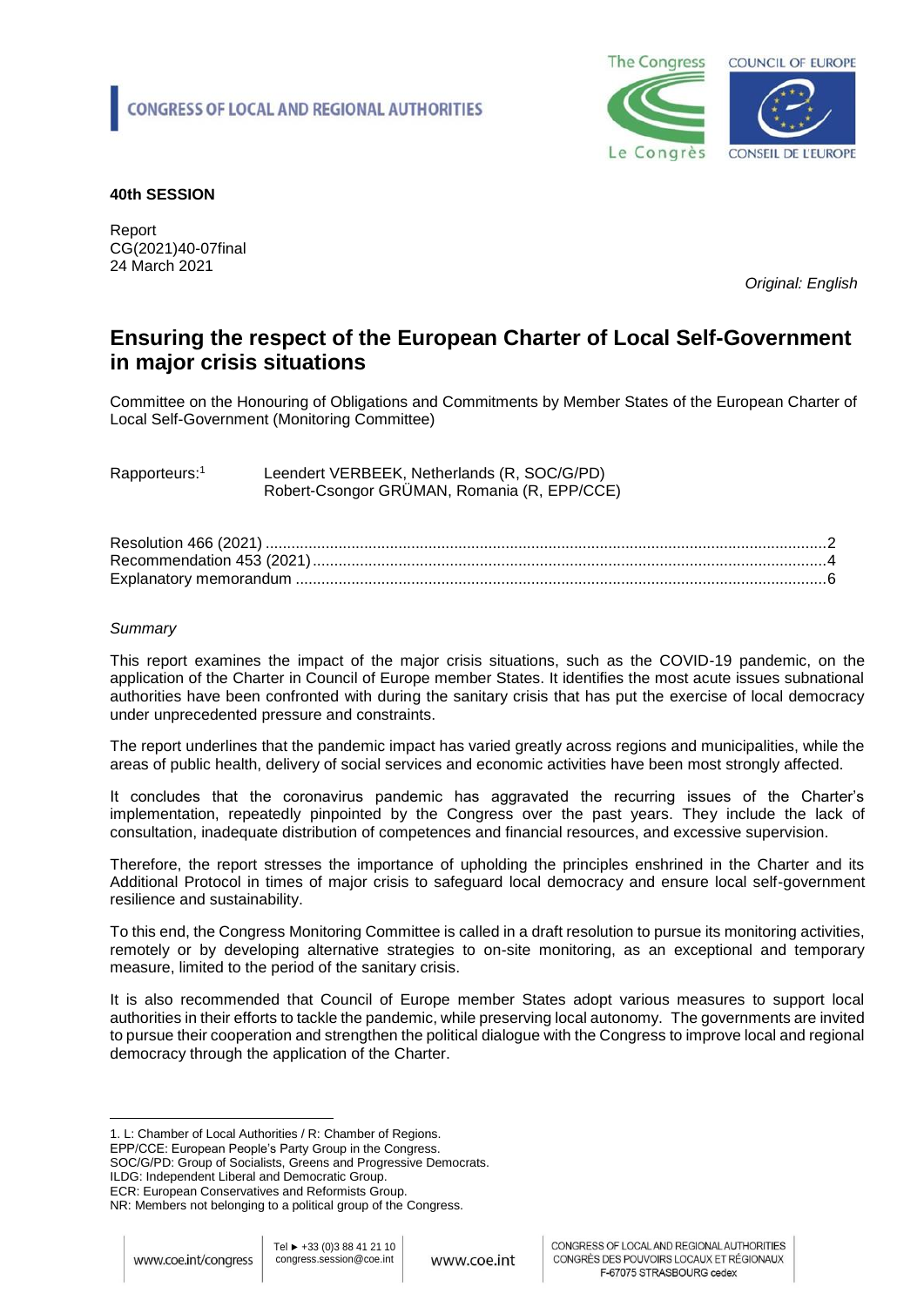## <span id="page-1-0"></span>**RESOLUTION 466 (2021)<sup>2</sup>**

1. The Congress of Local and Regional Authorities of the Council of Europe refers, in particular, to:

*a.* The European Convention for the Protection of Human Rights and Fundamental Freedoms (ECHR 1950);

*b.* The Statutory Resolution CM/RES (2020)1 relating to the Congress of Local and Regional Authorities of the Council of Europe and the revised Charter appended thereto, adopted by the Committee of Ministers;

*c.* The European Charter of Local Self-Government (ETS No. 122, 1985) and its Additional Protocol on the right to participate in the affairs of a local authority (ETS No. 207, 2009);

*d.* Sustainable Development Goals (SDG) of the United Nations 2030 Agenda for Sustainable Development, in particular Goals 11 on sustainable cities and communities and 16 on peace, justice, and strong institutions;

*e.* The Information Document of the Council of Europe Secretary General "Respecting democracy, rule of law and human rights in the framework of the COVID-19 sanitary crisis: A toolkit for member States" (2020);

*f.* The Venice Commission report on Respect for Democracy, Human Rights and the Rule of Law during States of Emergency (2020);

*g.* Congress Resolution 455 (2020) "Local and regional elections in major crisis situations".

*h.* Congress Resolution 467 (2021) "Recurring issues based on assessments resulting from Congress monitoring and election observation missions (reference period 2017-2020)"

*i.* Congress Bureau decision of 12 February 2021 on the adoption of the Monitoring Committee work plan for 2021-2022.

2. The Congress considers the COVID-19 pandemic as a major crisis situation which has put the exercise of local democracy under much more constraints and pressure than in normal times. Local authorities have been at the frontline of managing this crisis. Although the pandemic effects differ across regions and municipalities, globally, it brought about significant and diverse challenges to local authorities in Council of Europe member States, in particular in the areas of public health, delivery of social services and economic activities, while accelerating, in some cases, the pre-existing trend towards centralisation.

3. The coronavirus pandemic has also aggravated the recurring issues of the Charter's implementation which the Congress has repeatedly warned of for a long time. The sanitary crisis has put many local authorities in an even more difficult financial situation, compounded by a decline in their own revenue and rising public expenses. Often, the transfer of new crisis-related responsibilities to local level was rushed through without appropriate consultation and matching financial resources and went hand in hand with tighter administrative supervision. It is to be expected that the adoption of economic recovery packages across Europe will have a negative impact on the financial situation of local authorities in the medium and long-term perspective.

4. The Congress stresses that the pandemic revealed the need for a more effective multilateral co-operation and multi-level governance which should be pursued in compliance with the principles set out in the Charter. In the digitalisation and "on-line democracy" triggered by COVID-19 may also lie an opportunity to increase transparency and citizens' participation in the local political process provided that all changes in this area respect basic democratic principles of equality and inclusiveness and comply with the Additional Protocol to the Charter on the right to participate in the affairs of a local authority.

5. In light of the foregoing, the Congress underlines that the implementation of the commitments and responsibilities that Council of Europe members have undertaken pursuant to the Charter and its Additional

 $\overline{a}$ 2 Debated and adopted by the Congress on 24 March 2021, 2nd sitting (see Document CG(2021)40-07final, explanatory R,memorandum), co-rapporteurs: Leendert VERBEEK, Netherlands (R, SOC/G/PD) and Robert-Csongor GRÜMAN, Romania (R, EPP/CCE).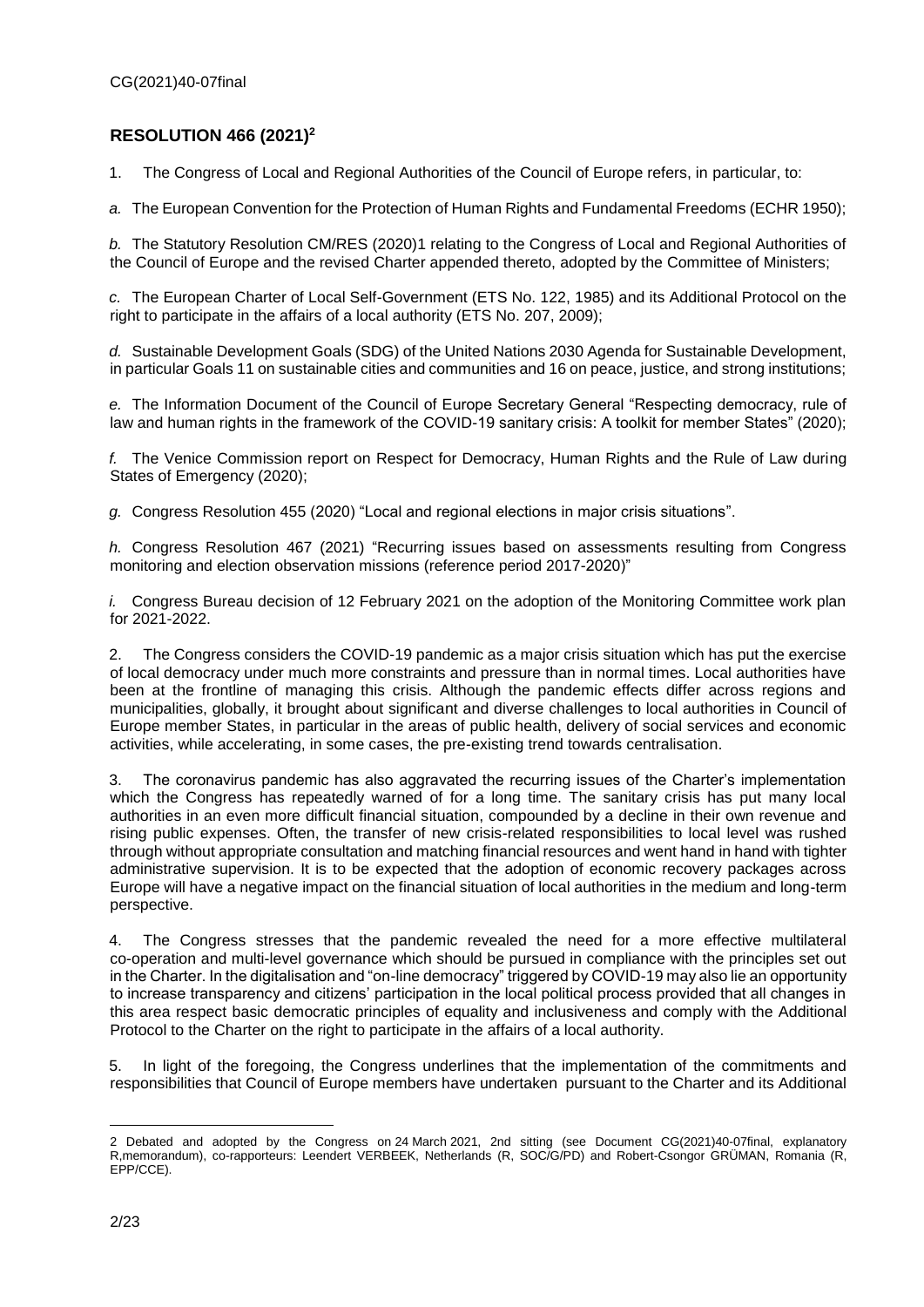Protocol becomes even more important in times of major crisis, such as the COVID-19 pandemic, to preserve local democracy and ensure local self-government resilience and sustainability.

6. In the light of the foregoing, the Congress:

*a.* encourages the Monitoring Committee to pursue its statutory mission of monitoring of the implementation of the European Charter of Local Self-Government in Council of Europe member States in order to ensure a high level of sustainable local democracy in accordance with the provisions of the Charter, including in times of major crisis;

*b.* asks the Monitoring Committee to carry out the monitoring of the application of the Charter remotely and develop other alternative strategies to on-site monitoring as exceptional measures necessitated by the COVID-19 sanitary crisis;

*c.* underlines, at the same time, that carrying out monitoring activities remotely and implementing any other alternative strategies to on-site monitoring must be temporary and applied only during the time of crisis. They must not become a substitute to standard on-site monitoring procedures in the frame of the Congress statutory activities.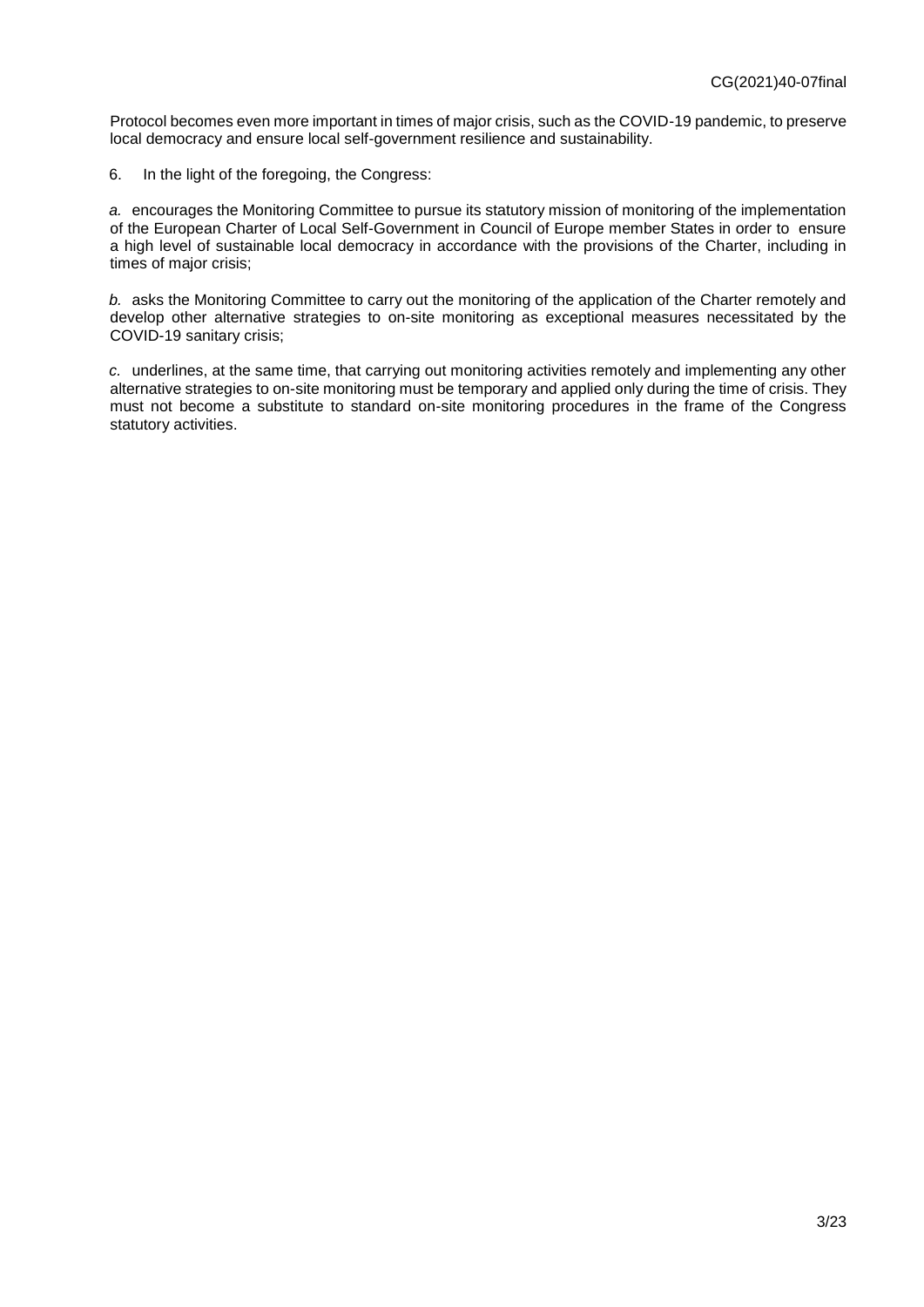## <span id="page-3-0"></span>**RECOMMENDATION 453 (2021)<sup>3</sup>**

1. The Congress of Local and Regional Authorities of the Council of Europe refers, in particular, to:

*a.* The European Convention for the Protection of Human Rights and Fundamental Freedoms (ECHR 1950);

*b.* The Statutory Resolution CM/RES (2020)1 relating to the Congress of Local and Regional Authorities of the Council of Europe and the revised Charter appended thereto, adopted by the Committee of Ministers;

*c.* The European Charter of Local Self-Government (ETS No. 122, 1985) and its Additional Protocol on the right to participate in the affairs of a local authority (ETS No. 207, 2009);

*d.* Sustainable Development Goals (SDG) of the United Nations 2030 Agenda for Sustainable Development, in particular Goals 11 on sustainable cities and communities and 16 on peace, justice, and strong institutions;

*e.* The Information Document of the Council of Europe Secretary General "Respecting democracy, rule of law and human rights in the framework of the COVID-19 sanitary crisis: A toolkit for member States" (2020);

*f.* The Venice Commission report on Respect for Democracy, Human Rights and the Rule of Law during States of Emergency (2020);

*g.* Congress Recommendation 444 (2020) "Local and regional elections in major crisis situations";

*h.* Congress Recommendation 455 (2021) "Recurring issues based on assessments resulting from Congress monitoring and election observation missions (reference period 2017-2020)"

2. The Congress considers the COVID-19 pandemic as a major crisis situation which has put the exercise of local democracy under much more constraints and pressure than in normal times. Although the pandemic effects differ across regions and municipalities, globally, it brought about significant and diverse challenges to local authorities in Council of Europe member States, in particular in the areas of public health, delivery of social services and economic activities, while accelerating, in some cases, the pre-existing trend towards centralisation.

3. The Congress acknowledges that the situations of severe crisis may, in some cases, require the introduction of uniform measures throughout a country. However, this should be enacted within the limits of the constitutional distribution of powers and in a manner that preserves the valuable role of local authorities. Therefore, crisis-related centralisation can only be temporary and may not undermine, even during the time of emergency, local autonomy which has made an important contribution to the fight against COVID-19.

4. It therefore reiterates that the principles and standards of local democracy enshrined in the European Charter of Local Self-Government ratified by all 47 Council of Europe member States shall be upheld at all times of crisis to safeguard local democracy and ensure local self-government resilience and sustainability.

5. In light of the foregoing, the Congress invites the Committee of Ministers to encourage the respective authorities of Council of Europe member States to:

*a.* consider in their crisis-management and recovery policies the differential impact of the COVID-19 pandemic on local governments by placing a particular focus on those hit hardest by the crisis. Recovery and crisis prevention plans should be (re)designed in effective consultation with local authorities. This will ensure local ownership of policies needed for their successful implementation at grassroots' level in the common interest of all levels of government and citizens;

*b.* make sure that the short-term centralisation which was applied in some cases to speed up and simplify decision-making, is only a temporary measure, and avoid the long-term centralisation of competences and the related financial resources. The decisions on continuation or discontinuation of crisis-related centralisation should be measured against the principles of necessity, proportionality, and temporariness;

 $\overline{a}$ 3 See footnote on page 2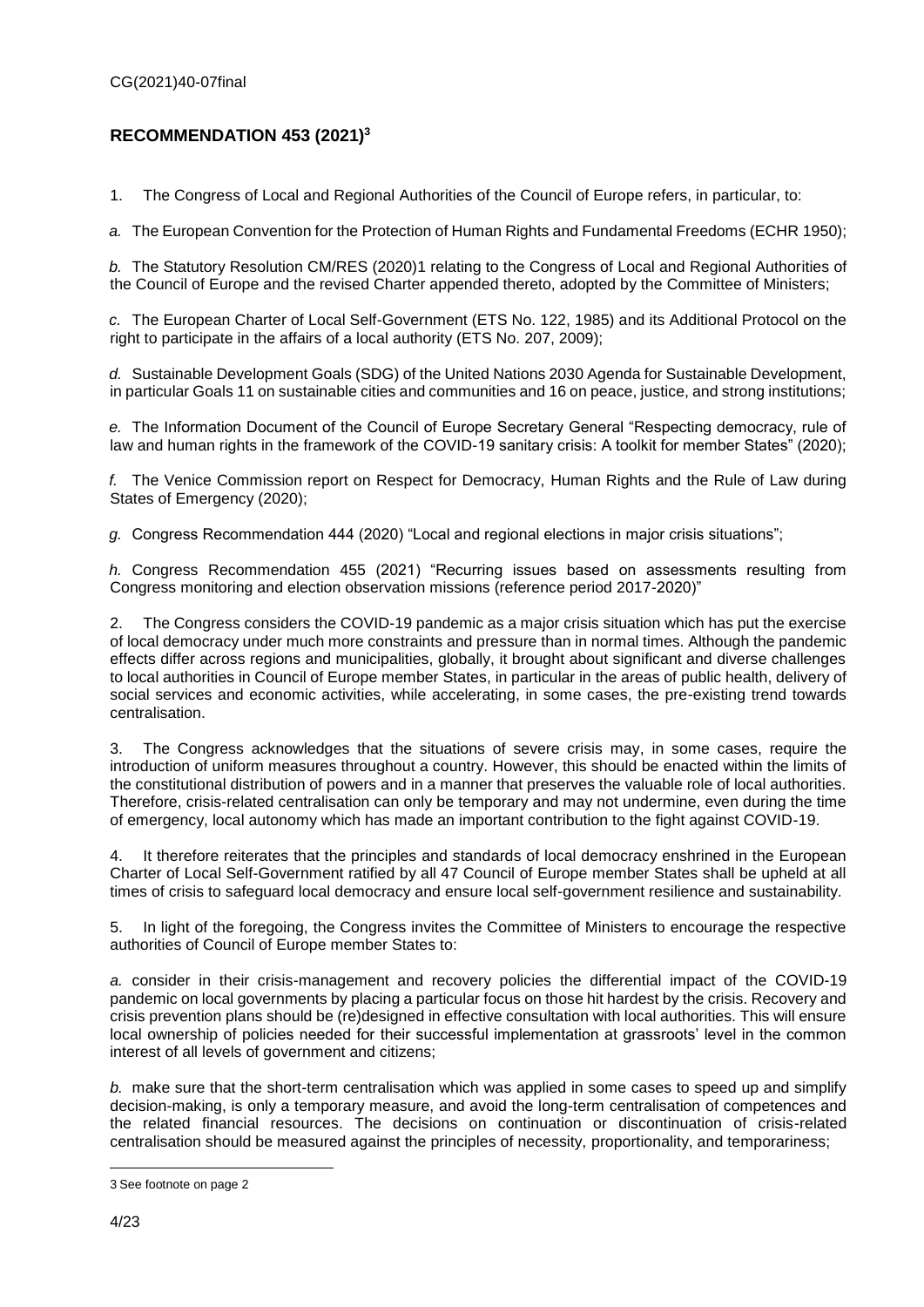*c.* continue to support local authorities in their efforts to tackle the public health, societal and economic challenges posed by COVID-19. This can be achieved through allocating to local authorities adequate financial resources to fulfil their new functions, refraining from excessive supervision, ensuring coordination and systematic information on national and regional measures, exchanging good and bad practices in crisis management both within and across national borders, supporting intermunicipal cooperation;

*d.* seek to increase local authorities' own revenues and diversify local revenue sources to make municipalities crisis-proof and make sure that the conditions of financial transfers give local authorities leeway to determine their own spending priorities;

*e.* promote public participation online as complementary to more traditional forms of citizens participation in local affairs while respecting the principle of equality regarding internet access;

*f.* pursue their cooperation and strengthen the political dialogue with the Congress to improve local and regional democracy through the application of the Charter, and make use of the Congress hub on the COVID-19 to share good practices of responses at local and regional levels in times of major crisis.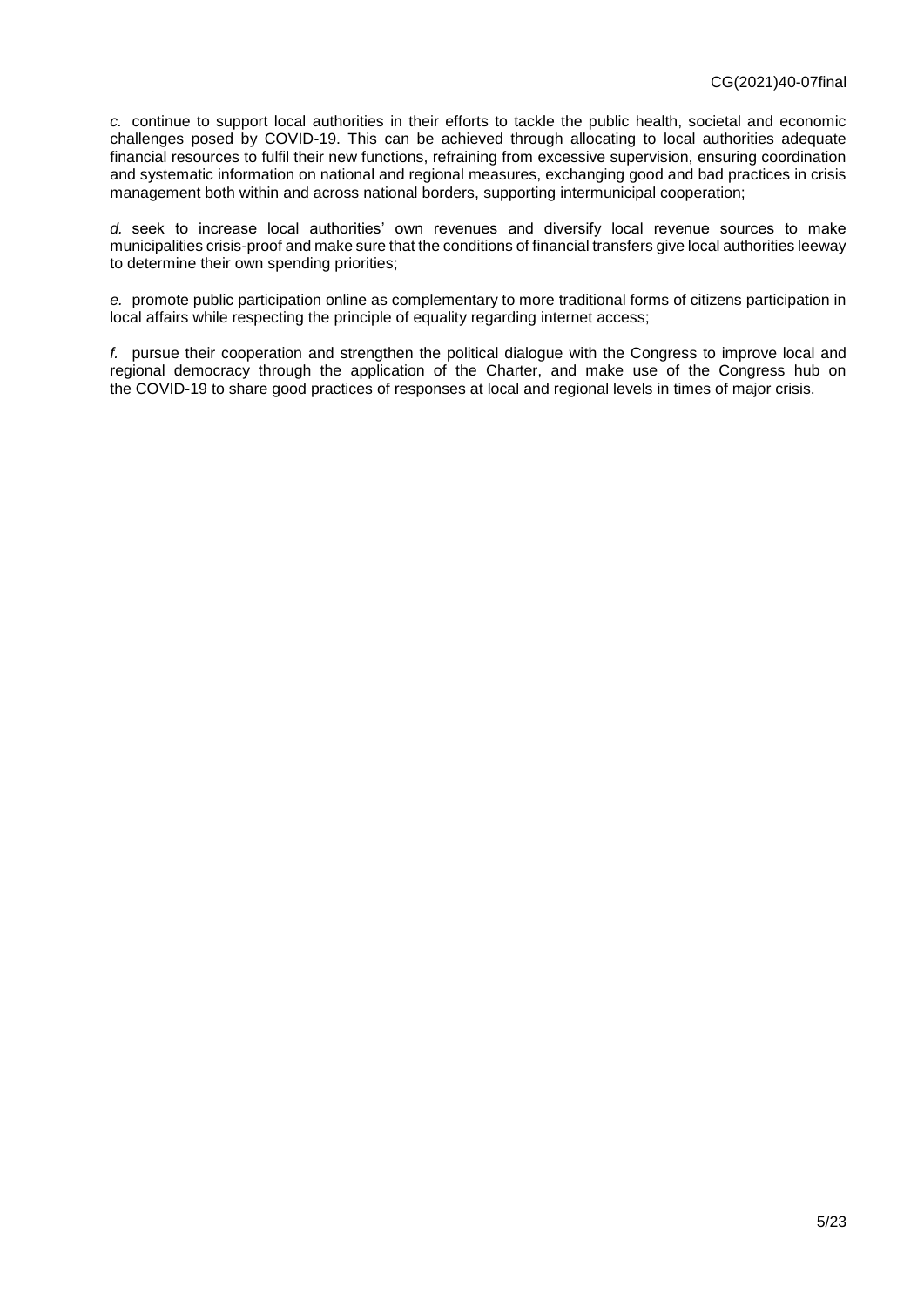# <span id="page-5-0"></span>**EXPLANATORY MEMORANDUM**

Table of contents:

| 1.            |                                                                                     |  |
|---------------|-------------------------------------------------------------------------------------|--|
| 2.            | Impact of COVID-19 on the Implementation of the Charter: Five Thematic Areas        |  |
|               |                                                                                     |  |
|               |                                                                                     |  |
|               |                                                                                     |  |
|               |                                                                                     |  |
|               |                                                                                     |  |
|               | 2.1.4 Local Authorities at the centre of managing COVID: Between centralisation and |  |
|               |                                                                                     |  |
|               |                                                                                     |  |
|               |                                                                                     |  |
|               |                                                                                     |  |
|               |                                                                                     |  |
|               |                                                                                     |  |
| $2.5^{\circ}$ |                                                                                     |  |
| 3.            | Recurring Issues of the Charter implementation revisited: Changes in the wake of    |  |
|               |                                                                                     |  |
| 4.            |                                                                                     |  |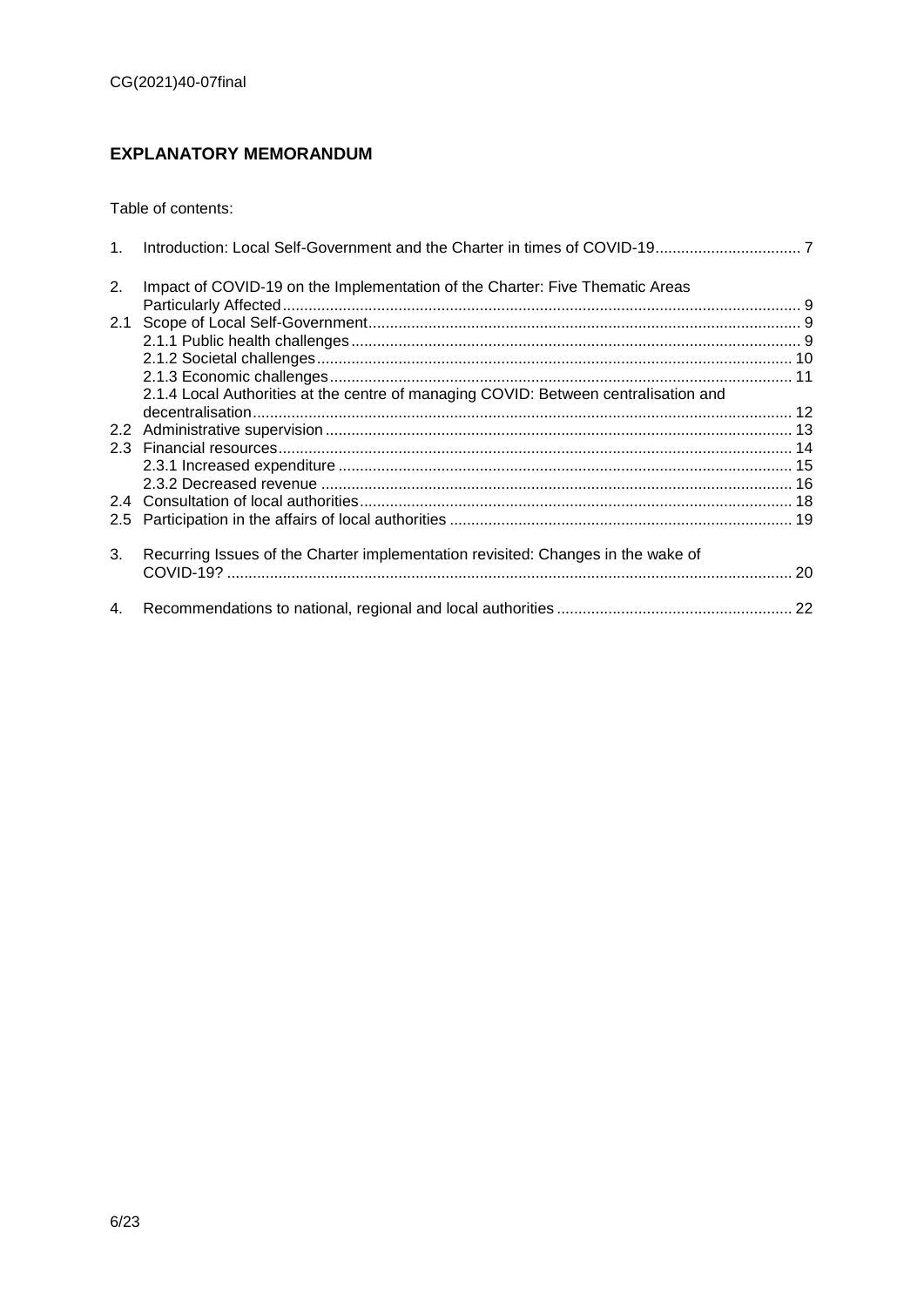## <span id="page-6-0"></span>**1. Introduction: Local Self-Government and the Charter in times of COVID-19<sup>4</sup>**

1. The COVID-19 pandemic has forced countries worldwide and all their government levels to function in a context of uncertainty in which citizens expect politicians to take actions on the basis of highly unreliable predictions regarding these actions' consequences for public health, economic development and social cohesion of societies. If measures adopted in such difficult circumstances then fail to achieve the expected results, this often fuels public anger and, more generally, disenchantment of citizens with politics – worrying trends that the Congress has warned alerted to for years,<sup>5</sup> but which have intensified by the pandemic.

2. Yet, passivity is hardly an option and COVID-19 crisis management must face the difficult trade-offs which any course of action entails. As scenarios about the further spread of the pandemic in 2021 cannot be more than approximate, the implications for interconnected areas such as society, economy, technology, environment and governance are at this point still uncertain.<sup>6</sup> One of the more predictable developments seems to be a reinforcement of the pre-existing trend towards digitalisation and the use of information technology which radically changes the context of service provision and public participation.<sup>7</sup>

3. Another thing that we can be sure about is that COVID-19 will have an impact on the implementation of the European Charter of Local Self-Government (thereinafter, the Charter). To assess this impact appears to be particularly relevant in a context in which the influence of European rules and institutions on the management of the pandemic has sometimes been regarded as marginal. Indeed, the response to the crisis has been viewed first and foremost as an issue for the nation-states which gave rise to what has been called "coronationalism."<sup>8</sup>

4. What is interesting for the scope of this report is the impact of the pandemic on governance within European nation-states, in concrete terms, the effects on local authorities in the context of other government levels. In this regard, the Council of Europe has acknowledged that a quick and efficient response by executive authorities "may call for adoption of simpler decision-making procedures and easing of some checks and balances" and "also involve, to the extent permitted by the constitution, bypassing the standard division of competences between local, regional and central authorities with reference to certain specific, limited fields, to ensure a more co-ordinated response to the crisis". However, it also underlined that this should be based "on the understanding that full rights of local and regional authorities shall be re-established as soon as the situation allows it."<sup>9</sup> Importantly, the Council of Europe also recognised, half a year later, "that the current crisis has also clearly revealed the need for more effective multilateral co-operation and multilevel governance.<sup>10</sup>

When it comes to multi-level governance regarding COVID-19 and the place of local authorities within it, two reference points should be pointed out in this introduction. First, while it may sometimes be opportune in a situation of severe crisis to introduce uniform measures throughout a country, it is important that this happens within the limits of the constitutional distribution of powers and in a manner that preserves the valuable role of local authorities. In other words, crisis-related centralisation must be temporary, as pointed out by the Council of Europe in the above statement, and it must not suffocate, even during the time of emergency, local initiative and autonomy which has demonstrably made important contributions to the fight against COVID-19. In some cases, such initiatives have been collective efforts like Local Governments for Sustainability (ICLEI) organising an online market engagement e-pitching event to connect public and private procurers from the health sector providing medical supply.<sup>11</sup> In other instances, the creativity of *single* local

<sup>4</sup> Report drafted by Dr. Karl Kössler, Senior Researcher at Eurac Research (Bolzano/Bozen, Italy) and Scientific Coordinator of the EU-Horizon 2020 project "Local Government and the Changing Urban-Rural Interplay (LoGov)" which involves 18 partners, among them Eurac Research and the Congress. This project has received funding from the European Union's Horizon 2020 research and innovation programme under Marie Skłodowska-Curie grant agreement No 823961.

<sup>5</sup> See, for example, the distressing testimonies from local representatives about increasing threats against them during the Thematic Debate "Mayors under Pressure" at the 36th Session of the Congress of Local and Regional Authorities on 3 April 2019.

<sup>6</sup> OECD (2020), Strategic foresight for the COVID-19 crisis and beyond: Using futures thinking to design better public policies, OECD Publishing, 10 June 2020, [http://www.oecd.org/coronavirus/policy-responses/strategic-foresight-for-the-covid-19-crisis-and-beyond](http://www.oecd.org/coronavirus/policy-responses/strategic-foresight-for-the-covid-19-crisis-and-beyond-using-futures-thinking-to-design-better-public-policies-c3448fa5/)[using-futures-thinking-to-design-better-public-policies-c3448fa5/.](http://www.oecd.org/coronavirus/policy-responses/strategic-foresight-for-the-covid-19-crisis-and-beyond-using-futures-thinking-to-design-better-public-policies-c3448fa5/) 7 See sections 2.1 and 2.5 below.

<sup>8</sup> G Bouckaert et al, 'European Coronationalism? A Hot Spot Governing a Pandemic Crisis' (2020) 80(4) *Public Administration Review*. 9 Council of Europe, Respecting democracy, rule of law and human rights in the framework of the COVID-19 sanitary crisis: A toolkit for member states, 7 April 2020, [https://rm.coe.int/sg-inf-2020-11-respecting-democracy-rule-of-law-and-human-rights-in](https://rm.coe.int/sg-inf-2020-11-respecting-democracy-rule-of-law-and-human-rights-in-th/16809e1f40)[th/16809e1f40.](https://rm.coe.int/sg-inf-2020-11-respecting-democracy-rule-of-law-and-human-rights-in-th/16809e1f40)

<sup>10</sup> Council of Europe Committee of Ministers, The Athens Declaration by the Committee of Ministers Chairmanship on "Effectively responding to a public health crisis in full respect for human rights, democracy and the rule of law", 4 November 2020, para 12. 11 [https://iclei-europe.org/calendar/?c=search&uid=1iJzRGA6.](https://iclei-europe.org/calendar/?c=search&uid=1iJzRGA6)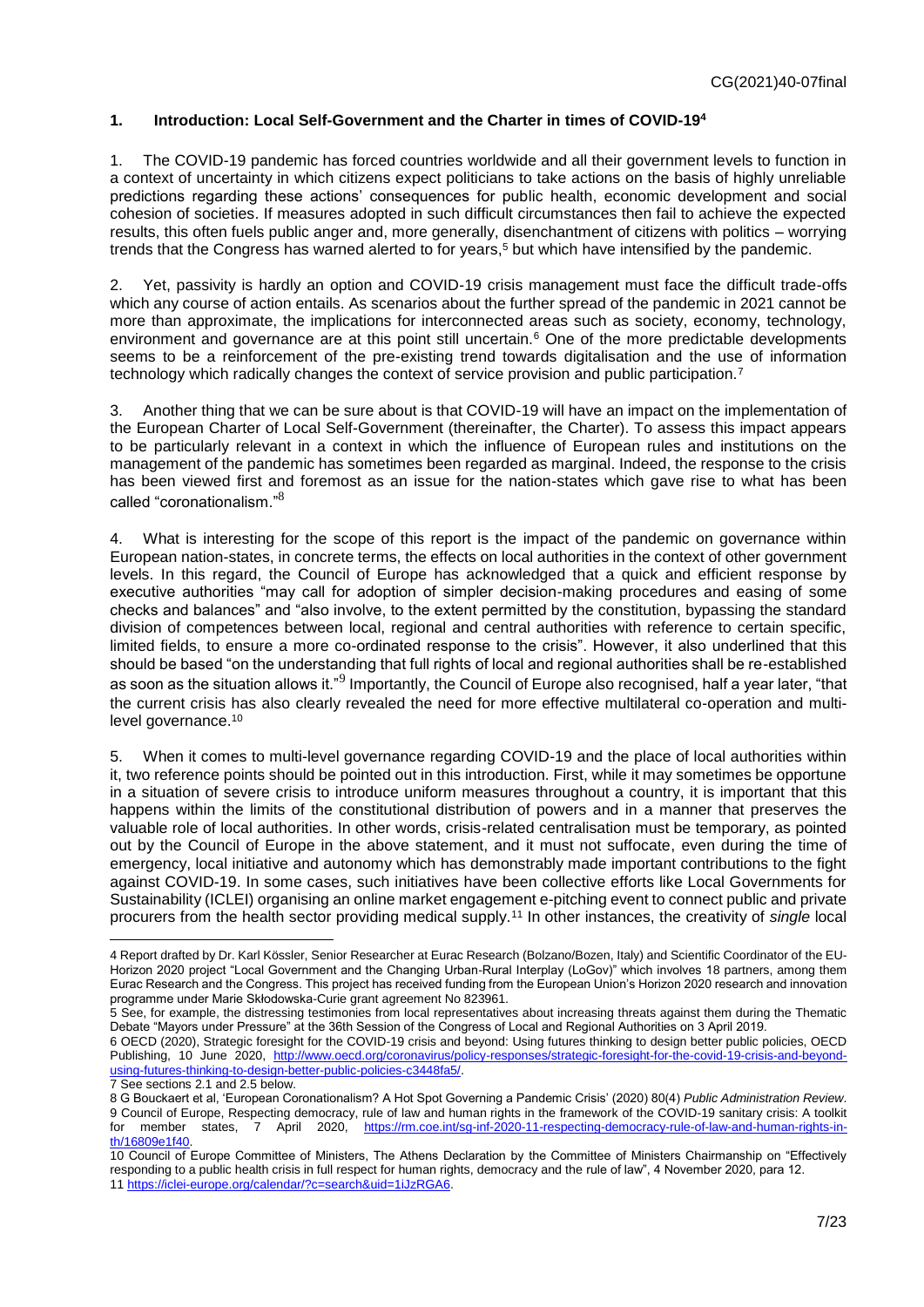governments has made important contributions. These have been well-documented for both cities<sup>12</sup> and smaller municipalities on the countryside.<sup>13</sup>

6. Secondly, any assessment of the pandemic's impact on local self-government must start from the insight that local authorities are affected very differently, for example, with urban municipalities being typically hit harder than rural ones. At the same time, however, urban areas also have certain advantages. For instance, they usually have a clearly higher share of jobs that can be performed remotely.<sup>14</sup> It is an obvious truth that all municipalities have been and will be at the frontline of managing both the acute emergency and the recovery, but this should not draw the curtain over the decidedly territorial dimension of COVID-19's impact. Data shows that this impact has been markedly different not only from country to country but also across regions and municipalities. Cases in point are Lombardy within Italy, Île-de-France and Grand Est within France, as well as Moscow within the Russian Federation. Also in Southeast Europe, larger urban municipalities with more than 100,000 inhabitants, have been more affected as a result of the higher concentration of people and economic activity.<sup>15</sup> At the same time, even within single cities some areas, typically more deprived areas, have been hit harder.<sup>16</sup> While COVID-19 has sometimes been called "the great equalizer" that does not discriminate, this myth needs to be debunked. The pandemic has aggravated preexisting inequalities between groups of society and territories regarding both access to healthcare and prosperity.<sup>17</sup> This is felt in particular at the local level with authorities being normally in charge of basic healthcare and social services. In view of the differential territorial impact, it is key that responses to the pandemic are differentiated too.

7. Against this backdrop, this report aims at taking stock of experiences of the management of COVID-19 by European local authorities, identifying the main issues and challenges related to the implementation of the Charter and making recommendations to national, regional and local authorities to comply with their legal obligations even in these difficult times of severe crisis.

8. For that purpose, the report first analyses how local governments have managed the pandemic in five thematic areas of the Charter which have been particularly affected (section 2). The first of these is the scope of self-government, which is inherently linked, however, with other Charter areas, i.e. the degree and intensity of administrative supervision and the adequacy of financial resources. Consultation of local authorities is key regarding both these financial resources and more generally. Finally, the fifth area particularly impacted by COVID-19 seems to be the right to participate in the affairs of a local authority, as enshrined in the Additional Protocol to the Charter. This right opens up another dimension, since it includes – beyond local authorities – the people and such issues as transparency and public involvement which are key in times of crisis. The report then goes on to revisit recurring issues that have proved problematic for the implementation of the Charter in order to find out to what extent the pandemic has entailed changes in this regard (section 3). Thereafter, concrete recommendations to national, regional and local authorities are presented on how to ensure compliance with the Charter in times of crisis (section 4).

<sup>12</sup> [https://covidnews.eurocities.eu/.](https://covidnews.eurocities.eu/)

<sup>13</sup> [https://enrd.ec.europa.eu/rural-responses-covid-19-crisis\\_en.](https://enrd.ec.europa.eu/rural-responses-covid-19-crisis_en)

<sup>14</sup> OECD, Capacity to remote working can affect lockdown costs differently across places, 2 June 2020, [https://read.oecd](https://read.oecd-ilibrary.org/view/?ref=134_134296-u9iq2m67ag&title=Capacity-for-remote-working-can-affect-lockdown-costs-differently-across-places)[ilibrary.org/view/?ref=134\\_134296-u9iq2m67ag&title=Capacity-for-remote-working-can-affect-lockdown-costs-differently-across](https://read.oecd-ilibrary.org/view/?ref=134_134296-u9iq2m67ag&title=Capacity-for-remote-working-can-affect-lockdown-costs-differently-across-places)[places.](https://read.oecd-ilibrary.org/view/?ref=134_134296-u9iq2m67ag&title=Capacity-for-remote-working-can-affect-lockdown-costs-differently-across-places)

<sup>15</sup> NALAS et al, Survey: South-East European Local Governments in Post Covid-19 Socio-Economic Recovery, 16 September 2020, [http://www.nalas.eu/News/Survey\\_Covid19,](http://www.nalas.eu/News/Survey_Covid19) 82.

<sup>16</sup> OECD, The territorial impact of COVID-19: Managing the crisis across levels of government, 10 November 2020[, https://read.oecd](https://read.oecd-ilibrary.org/view/?ref=128_128287-5agkkojaaa&title=The-territorial-impact-of-covid-19-managing-the-crisis-across-levels-of-government)[ilibrary.org/view/?ref=128\\_128287-5agkkojaaa&title=The-territorial-impact-of-covid-19-managing-the-crisis-across-levels-of](https://read.oecd-ilibrary.org/view/?ref=128_128287-5agkkojaaa&title=The-territorial-impact-of-covid-19-managing-the-crisis-across-levels-of-government)[government,](https://read.oecd-ilibrary.org/view/?ref=128_128287-5agkkojaaa&title=The-territorial-impact-of-covid-19-managing-the-crisis-across-levels-of-government) 2 and 5.

<sup>17</sup> F Zakaria, A pandemic should be the great equalizer. This one had the opposite effect, Washington Post, 16 October 2020, [https://www.washingtonpost.com/opinions/a-pandemic-should-be-the-great-equalizer-this-one-had-the-opposite](https://www.washingtonpost.com/opinions/a-pandemic-should-be-the-great-equalizer-this-one-had-the-opposite-effect/2020/10/15/ca5af870-0f20-11eb-8074-0e943a91bf08_story.html)[effect/2020/10/15/ca5af870-0f20-11eb-8074-0e943a91bf08\\_story.html.](https://www.washingtonpost.com/opinions/a-pandemic-should-be-the-great-equalizer-this-one-had-the-opposite-effect/2020/10/15/ca5af870-0f20-11eb-8074-0e943a91bf08_story.html)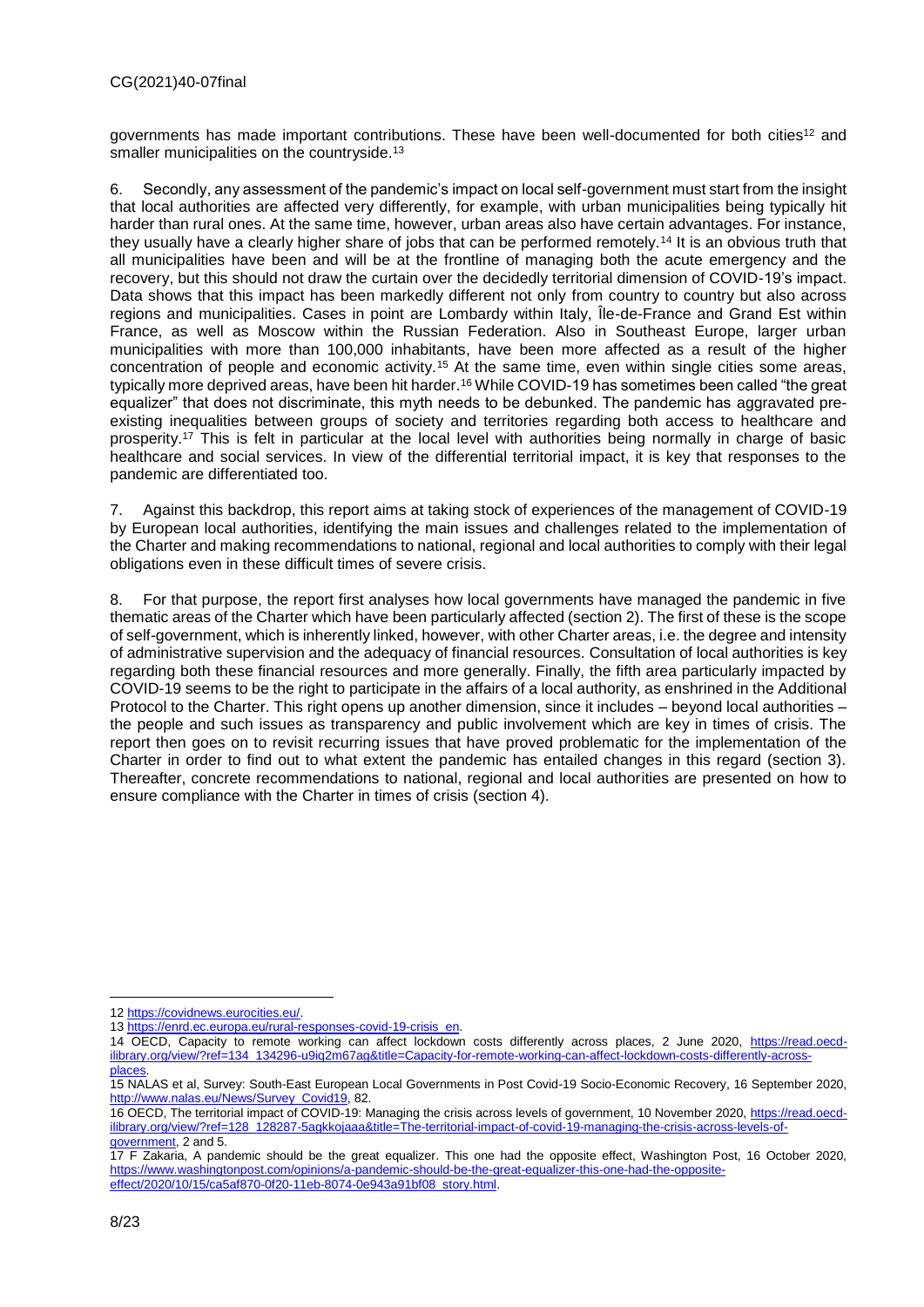## <span id="page-8-0"></span>**2. Impact of COVID-19 on the Implementation of the Charter: Five Thematic Areas Particularly Affected**

## <span id="page-8-1"></span>**2.1 Scope of Local Self-Government**

9. The degree of autonomy of local communities is the touchstone of a true democracy."<sup>18</sup> This brief statement from the 1981 Explanatory Report to the Draft Charter (the "Harmegnies Report") well illustrates the intrinsic link of local self-government with democracy and both are certainly more threatened in a situation of crisis than in normal times. This is because conventional wisdom has it that such situations typically lead to a concentration of power (both vertically and horizontally) in the national executive due to its presumed ability to respond more speedily and decisively.

10. To be sure, this traditional view of a practically inevitable centralisation has recently been disputed by a study analysing COVID-19 responses which claims that such a trend is only typical of national security crises and not of the current pandemic with national executives having to rely heavily on dispersed local information.<sup>19</sup> Yet, for many countries it is beyond doubt that the pandemic has brought about a (frequently pre-existing) trend of centralisation. Interestingly, this -was, in most instances, realised through ordinary legislation rather than constitutional emergency powers.<sup>20</sup>

11. Given the general picture of (vertical and horizontal) centralisation, it is key for our purposes to explore, more specifically, to what extent the pandemic has entailed a reduction of local authorities' scope of self-government. Taking the Charter as a basis, local self-government denotes "the right and the ability of local authorities, within the limits of the law, to regulate and manage a substantial share of public affairs under their own responsibility and in the interests of the local population" (Article 3(1)) and the definition of this "substantial share" is based on Article 4. Importantly, this provision does not uniformly and exhaustively list concrete responsibilities. Instead, the framers of the Charter deliberately rejected, according to the Explanatory Report, the notion of inherently "local" affairs in favour of a more flexible approach that ensures adaptability to very different realities of countries all over Europe. The provision, therefore, limits itself to providing guiding principles for the allocation of local powers, i.e. subsidiarity (Article 4(3)), general competence of local authorities (Article 4(2)), as well as the principle of normally full and exclusive powers (Article 4(4)).

12. For the scope of local self-government during the particular situation of a pandemic this flexible principle-based approach also means openness to acquiring new functions. And indeed, Europe's local authorities have not only lost certain functions due to crisis-related centralisation. In some regards, their scope of self-government has actually increased. Whether these additional functions could be carried out without undue administrative supervision and with adequate funding, is of course an entirely different matter.<sup>21</sup> Broadly speaking, policy areas responding to three challenges resulting from the pandemic, i.e. the public health, societal and economic challenges, seem to have been most relevant.

13. However, before we start to take stock of new responsibilities regarding these three areas it is important not to lose sight of the traditional functions that local authorities have had to carry out too. In fact, ensuring the continuity of basic public services like basic administration, waste management and public transport has been anything but easy in the context of a pandemic. Essential services had to be provided without putting municipality staff at risk and in some cases an abrupt switch was needed to online services.

## <span id="page-8-2"></span>**2.1.1 Public health challenges**

14. As for the public health challenges that COVID-19 entails, local authorities have been confronted throughout the pandemic with the difficulties of implementing and enforcing regulations stemming from the central and, in some cases, regional governments. Increasingly, however, they have also been empowered to adopt own regulations to prevent and combat the spread of the disease. Belgium is a case in point where

21 See section 2.3 below.

 $\overline{a}$ 18 Congress of Local and Regional Authorities, Explanatory Report to the Draft Charter (so-called Harmegnies Report), CPL (16) 6, 21 September 1981. This report on a possible European Charter of Local Self-Government was drafted by Lucien Harmegnies, a former Belgian Minister of the Interior, as rapporteur of the Standing Conference of Local and Regional Authorities.

<sup>19</sup> T Ginsburg and M Versteeg, 'The Bound Executive: Emergency Powers During the Pandemic' (2020) *University of Chicago Public Law Working Paper No. 747*.

<sup>20</sup> F Palermo, 'Is there a space for federalism in times of emergency?' (2020) *Verfassungsblog*[, https://verfassungsblog.de/is-there-a](https://verfassungsblog.de/is-there-a-space-for-federalism-in-times-of-emergency)[space-for-federalism-in-times-of-emergency.](https://verfassungsblog.de/is-there-a-space-for-federalism-in-times-of-emergency)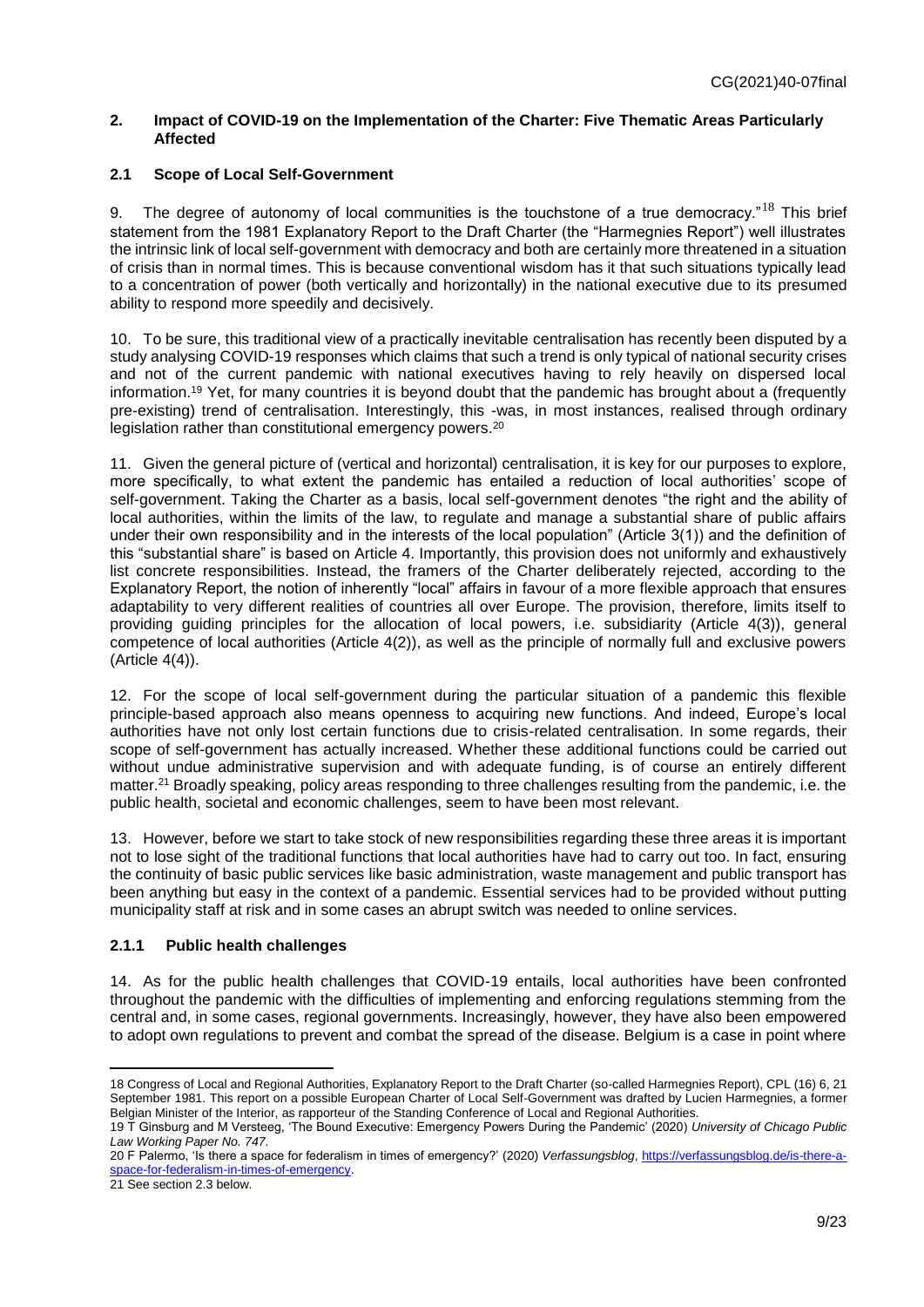an initial centralising impulse was followed by a Ministerial Decree of 24 July 2020 that allowed mayors and provincial governors to take complementary and additional measures. Beyond this *possibility* the central government even introduced during the second outbreak the *obligation* for local authorities to determine themselves in which parts of their territory face masks shall be mandatory. As a result, local governments, until then mere implementers of policies of higher government level, haven taken centre stage.

15. The powers of local authorities to issue complementary regulations (even if mostly only stricter ones) has also been a trend in other countries, ranging from Hungary to Norway. In some of them there are, however, differences between types of municipalities. In Germany, the federal Infection Protection Act of 2000 empowers both the *Länder* and local authorities to take action to prevent and fight infectious diseases. But since among the latter this competence was granted to the second-level authorities, i.e. the county authorities (*Kreisverwaltungsbehörden*) and not to the municipalities, there are differences between the "county-free cities" (*kreisfreie Städte*) and other municipalities, typically rural and smaller ones. Only these special cities exist, as their name suggests, outside of the framework of counties and in fact assume county responsibilities, among them those regarding COVID-19. Therefore, it was in the case of the first curfew in Germany not for the small Bavarian municipality of Mitterteich to make the decision but for the county of Tirschenreuth which it belongs to.

16. In terms of public health challenges for local authorities, it is important to bear in mind that these have not only concerned the fight against the pandemic itself but also the latter's adverse knock-on effects on access to other medical treatment more generally. Thus, directly COVID-19-related measures like drive-in testing stations in Vienna, the construction of a new hospital only for COVID-19 patients in Berlin or medical assistance via video calls to infected people with lesser symptoms in many European cities<sup>22</sup> have only been one part of local governments actions concerning public health. The other part has been in many countries a sudden switch for at least some general medical support to digital healthcare. In a country like Sweden the county councils have already operated since 2016 a programme that enables patients to make video calls with their physician via a smartphone app.<sup>23</sup> But for most countries this has been completely uncharted territory.

17. It is important to note that the extent to which local authorities have had to deal with public health challenges varies greatly across Europe. This is not only because some of them have been more proactive in assuming new responsibilities than others or have had to accept a downloading of central government functions, but also because of great differences regarding the constitutional distribution of powers concerning public health. Even countries from a similar part of the continent like Finland and Iceland diverge considerably in this respect. In the Finnish case, municipalities and their associations have major responsibilities regarding healthcare, including large university hospitals. By contrast, in Iceland not only hospital care but healthcare at large is a competence of the central government with the municipalities being largely concentrated on social welfare, infrastructure and schooling. This does not mean of course that Icelandic local authorities have not had a role to play concerning the management of the pandemic. As their counterparts in other countries, they have been faced with other tasks, i.e. that of coping with the societal and economic challenges of COVID-19.

## <span id="page-9-0"></span>**2.1.2 Societal challenges**

18. Some of the most urgent tasks for local authorities have been, especially during a lockdown, the active outreach to vulnerable groups like elderly people, homeless persons and migrants, measures against growing domestic violence, the shift towards digital education and the adaptation of social welfare support.

19. As for the outreach to vulnerable groups, the Belgian City of Bruges has launched, for instance, a "chat buddies" initiative to tackle the problem of loneliness in times of COVID-19.<sup>24</sup> Employees of the Public Centre for Social Welfare have called persons aged over 85 to offer them a chat buddy, i.e. a volunteer who regularly calls or writes to them. Actions have also been started in municipalities to organise home delivery of groceries and medicine (e.g. Bologna in Italy) or to provide other practical help to elderly people in precarious

<sup>22</sup> Eurocities, Overview of social measures in cities to respond to COVID-19 crisis, 1 July 2020, [https://eurocities.eu/wp](https://eurocities.eu/wp-content/uploads/2020/08/Overview_of_social_measures_in_cities_to_respond_to_COVID-19_updated_1_July.pdf)[content/uploads/2020/08/Overview\\_of\\_social\\_measures\\_in\\_cities\\_to\\_respond\\_to\\_COVID-19\\_updated\\_1\\_July.pdf,](https://eurocities.eu/wp-content/uploads/2020/08/Overview_of_social_measures_in_cities_to_respond_to_COVID-19_updated_1_July.pdf) 4.

<sup>23</sup> M Blix and J Jeansson, 'Telemedicine and the Welfare State: The Swedish Experience', (2018) *IFN Working Paper No. 1238*. 24 [http://www.kenniscentrumvlaamsesteden.be/Paginas/HT5.aspx.](http://www.kenniscentrumvlaamsesteden.be/Paginas/HT5.aspx)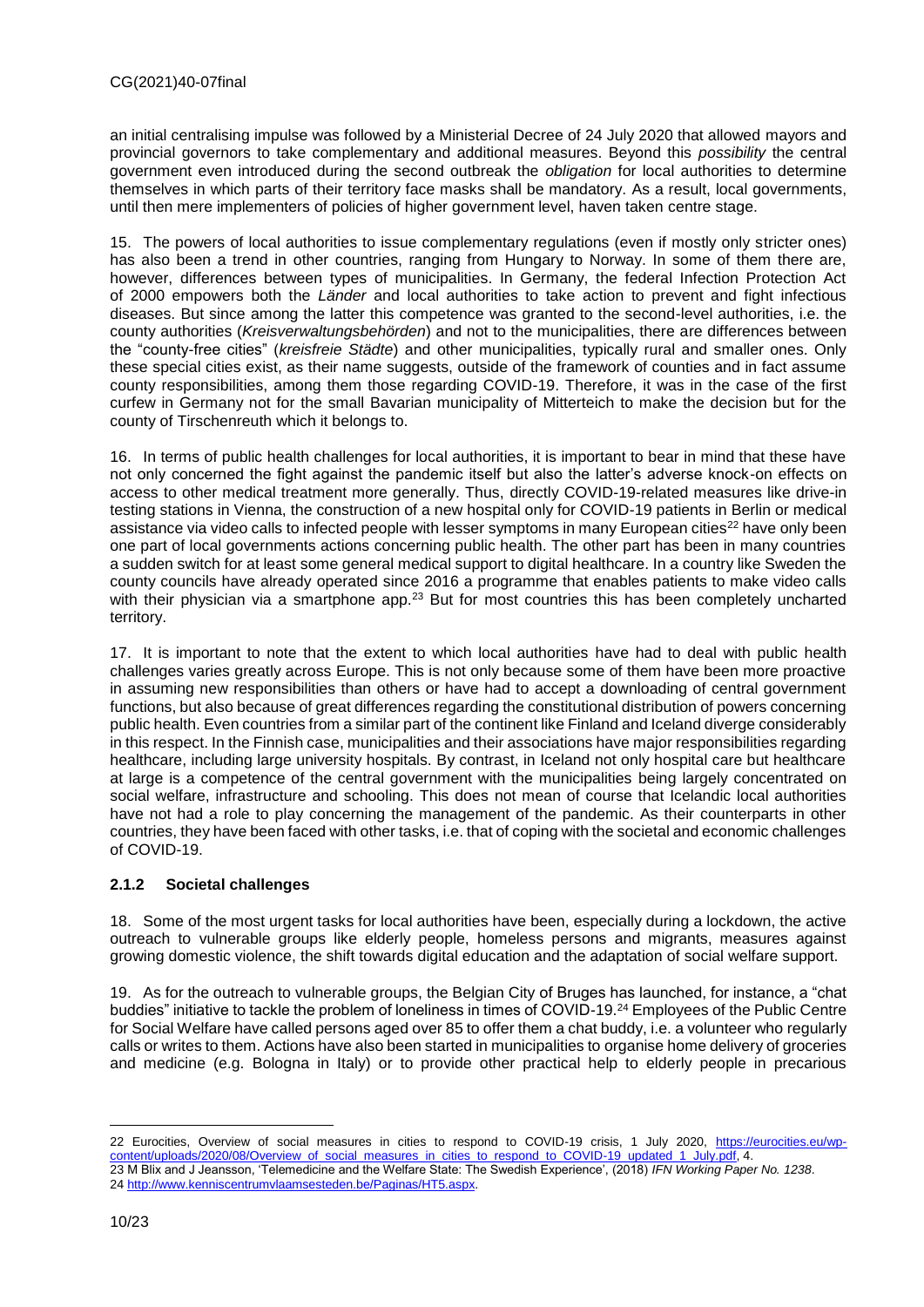situations (e.g. Nice in France).<sup>25</sup> In Spain, the Network of Cities and Communities Friendly to the Elderly, promoted worldwide by the WHO, has been credited with facilitating an exchange of good practices between municipalities.<sup>26</sup>

20. A second main societal challenge for local authorities is domestic violence which has become virulent especially under lockdown conditions. Municipalities across Europe have responded differently but forcefully. Some have launched awareness campaigns and active calls on neighbours to report their observations (e.g. Zaragoza in Spain, Bristol in the United Kingdom), while others have enlarged their accommodation facilities for victims of violence (e.g. Düsseldorf in Germany, Istanbul in Turkey).<sup>27</sup>

21. Thirdly, with municipalities typically playing a key role regarding education they have had to deal with a number of pandemic-related challenges in this area. They had to equip schools for presence learning under conditions of social distancing and address the educational inequalities that distance learning often entails. Some local authorities have provided lower-income families with digital devices (e.g. The Hague in the Netherlands, Gdańsk in Poland), while others provided digital learning platforms (e.g. Tirana in Albania, Bamberg in Germany). In the latter regard, an online education project in Moldova seems particular noteworthy, not least because of the broad front of actors launching and implementing it, including the City of Chisinau, the Ministry of Educations, various foundations, universities and the National Association of ICT Companies. Several thousand lessons have been filmed and made accessible online in both Romanian and Russian, as well as on television.<sup>28</sup> On a broader scale, the worldwide Coalition of Cities for Digital Rights has shared and promoted recommendations on how to make use of technology in response to the pandemic emphasizing inclusive access to it. Such initiatives of single municipalities or groups of them may help to counter the digital divide that still exists, socially, among groups within one and the same municipality and between urban and, territorially, between urban and rural municipalities.<sup>29</sup>

22. Finally, municipalities needed to adapt social welfare support to the reality of the pandemic. While the City of Madrid, for example, hired additional staff to strengthen social services, Vienna made it possible for people to extend social benefits from home by waiving the requirement of appearing in person at municipal offices. Moreover, as more and more people have become unable to pay their rent, Vienna has been one among several European cities to stop evictions of tenants in municipal housing which amounts to as many as 220,000 flats with half a million people.<sup>30</sup> In London, an innovative project targeted the problem of feeding vulnerable residents in the context of COVID-19. The Strategic Coordination Group, the body in charge of the city's response to the pandemic, teamed up with all 32 boroughs and the three largest food redistribution charities to efficiently stock food hubs across London.<sup>31</sup>

#### <span id="page-10-0"></span>**2.1.3 Economic challenges**

 $\overline{a}$ 

23. A third set of additional tasks that COVID-19 entailed for Europe's local authorities is to support the economy, both to mitigate its downturn in the short run and to facilitate its recovery in the long run. A widespread measure has been to provide financial aid to local businesses. Some municipalities made nearly all kinds of businesses eligible, others put the focus especially on SMEs in the hospitality, events and tourism sectors (e.g. Edinburgh, Budapest)<sup>32</sup> and still others emphasized support for the cultural sector (e.g. Vilnius' Plan 4×3)<sup>33</sup>. Among the actions of the City of Vienna has been the establishment of the company "*Stolz auf Wien*" ("Proud of Vienna") which invests up to one million EUR in Viennese businesses which the pandemic has left in need of short-term funding. Being a public private partnership, the capital of this company is

<sup>25</sup> Eurocities, Overview of social measures in cities to respond to COVID-19 crisis, 1 July 2020, [https://eurocities.eu/wp](https://eurocities.eu/wp-content/uploads/2020/08/Overview_of_social_measures_in_cities_to_respond_to_COVID-19_updated_1_July.pdf)[content/uploads/2020/08/Overview\\_of\\_social\\_measures\\_in\\_cities\\_to\\_respond\\_to\\_COVID-19\\_updated\\_1\\_July.pdf,](https://eurocities.eu/wp-content/uploads/2020/08/Overview_of_social_measures_in_cities_to_respond_to_COVID-19_updated_1_July.pdf) 2.

<sup>26</sup> [www.ciudadesamigables.imserso.es/InterPresent1/groups/imserso/documents/binario/newsletter\\_n33\\_2020.pdf.](http://www.ciudadesamigables.imserso.es/InterPresent1/groups/imserso/documents/binario/newsletter_n33_2020.pdf)

<sup>27</sup> Eurocities, Overview of social measures in cities to respond to COVID-19 crisis, 1 July 2020, [https://eurocities.eu/wp](https://eurocities.eu/wp-content/uploads/2020/08/Overview_of_social_measures_in_cities_to_respond_to_COVID-19_updated_1_July.pdf)[content/uploads/2020/08/Overview\\_of\\_social\\_measures\\_in\\_cities\\_to\\_respond\\_to\\_COVID-19\\_updated\\_1\\_July.pdf,](https://eurocities.eu/wp-content/uploads/2020/08/Overview_of_social_measures_in_cities_to_respond_to_COVID-19_updated_1_July.pdf) 4-5.

<sup>28</sup> European Committee on Democracy and Governance and COVID-19, Republic of Moldova, [https://www.coe.int/en/web/good](https://www.coe.int/en/web/good-governance/cddg-and-covid#{%2264787140%22:[14]})[governance/cddg-and-covid#{%2264787140%22:\[14\]}.](https://www.coe.int/en/web/good-governance/cddg-and-covid#{%2264787140%22:[14]})

<sup>29</sup> [https://citiesfordigitalrights.org/sites/default/files/CC4DR\\_Recommendations%2BPosition%20Statement\\_Covid19tech%20final.pdf.](https://citiesfordigitalrights.org/sites/default/files/CC4DR_Recommendations%2BPosition%20Statement_Covid19tech%20final.pdf) 30 Eurocities, Overview of social measures in cities to respond to COVID-19 crisis, 1 July 2020, [https://eurocities.eu/wp](https://eurocities.eu/wp-content/uploads/2020/08/Overview_of_social_measures_in_cities_to_respond_to_COVID-19_updated_1_July.pdf)[content/uploads/2020/08/Overview\\_of\\_social\\_measures\\_in\\_cities\\_to\\_respond\\_to\\_COVID-19\\_updated\\_1\\_July.pdf,](https://eurocities.eu/wp-content/uploads/2020/08/Overview_of_social_measures_in_cities_to_respond_to_COVID-19_updated_1_July.pdf) 6.

<sup>31</sup> European Committee on Democracy and Governance and COVID-19, United Kingdom, [https://www.coe.int/en/web/good](https://www.coe.int/en/web/good-governance/cddg-and-covid#{%2264787140%22:[23]})[governance/cddg-and-covid#{%2264787140%22:\[23\]}.](https://www.coe.int/en/web/good-governance/cddg-and-covid#{%2264787140%22:[23]})

<sup>32</sup> Eurocities, Preliminary overview of city measures to mitigate the socio-economic impact of COVID-19, 1 July 2020, [http://nws.eurocities.eu/MediaShell/media/Overview\\_of\\_city\\_measures\\_to\\_mitigate\\_the\\_socio-economic\\_impact\\_of\\_COVID-](http://nws.eurocities.eu/MediaShell/media/Overview_of_city_measures_to_mitigate_the_socio-economic_impact_of_COVID-19_updated_1_July.pdf)[19\\_updated\\_1\\_July.pdf,](http://nws.eurocities.eu/MediaShell/media/Overview_of_city_measures_to_mitigate_the_socio-economic_impact_of_COVID-19_updated_1_July.pdf) 1-2.

<sup>33</sup> [https://vilnius.lt/en/2020/05/05/its-official-vilnius-introduced-its-plan-for-combating-after-effects-of-the-pandemic/.](https://vilnius.lt/en/2020/05/05/its-official-vilnius-introduced-its-plan-for-combating-after-effects-of-the-pandemic/)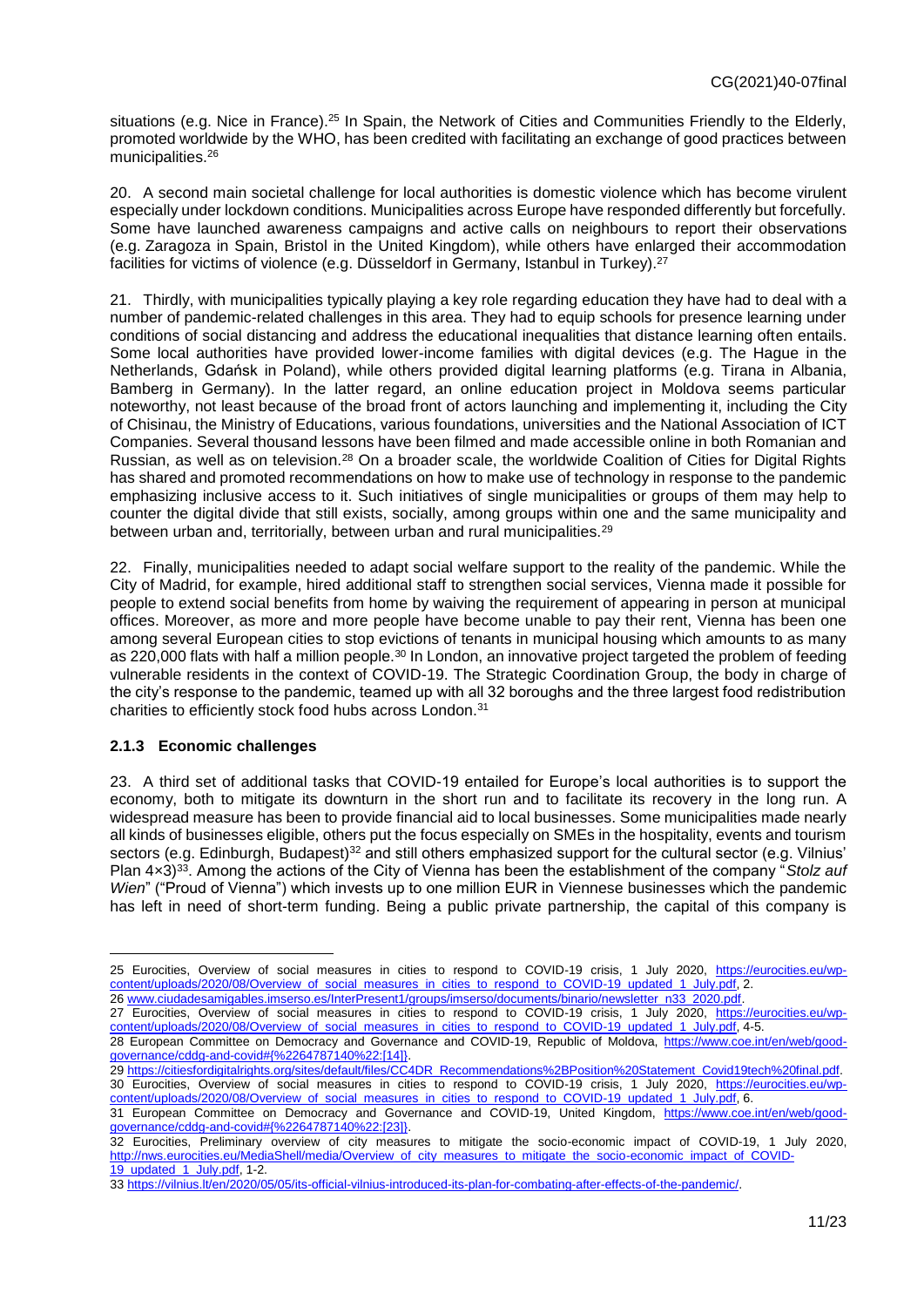provided by the City of Vienna, the Vienna Chamber of Commerce and Industry and by Austrian banks.<sup>34</sup> Other measures to financially assist local companies have been guarantees for loans. For this purpose, Berlin's guarantee bank, for example, doubled its support for businesses.

24. Next to these measures providing support on the income side, municipalities have also taken steps to reduce the expenditures of local companies. One key action has been to suspend, defer or exempt rent payments of commercial tenants using municipal properties. Another measure has been the suspension, deferment or reduction of taxes and fees, sometimes on the condition that businesses demonstrate being in financial troubles due to the pandemic (e.g. Stuttgart) or that they maintain their employees (e.g. Madrid).<sup>35</sup>

25. A third set of actions aimed at stimulating local economic activities. Some municipalities have invested considerably in the refurbishment of social housing (e.g. Lille) which is, among other things, intended to support local companies in the construction sector, while others have created (online) platforms making it easier for local merchants complying with COVID-19 safety rules to sell their products (e.g. Nice).<sup>36</sup> In certain cases, local authorities have combined business support with harnessing the innovation capacity of start-ups and SMEs in order to combat the pandemic. Madrid and Antwerp, for instance, launched calls for such companies to develop (digital) solutions for key problems during and after the COVID-19 crisis.<sup>37</sup>

#### <span id="page-11-0"></span>**2.1.4 Local authorities at the centre of managing COVID: Between centralisation and decentralisation**

26. The above examples of actions by Europe's local authorities to address pandemic-related public health, social and economic challenges illustrate how much they have been at the frontline of managing this crisis. It is important to underline that municipalities have only assumed some of their new functions in times of COVID-19 voluntarily, whereas others have been imposed by higher government levels. In the latter case, decentralisation obviously does not serve to strengthen local authorities but actually the central government "by off-loading the less gratifying functions and externalising difficult tasks".  $38$ 

27. While some of their functions of local governments have fallen victim to centralisation, municipalities have performed other new functions. This has mostly been based on the following rationale. On the one hand, a crisis situation requires in certain areas swift decision-making so that intergovernmental negotiations are often regarded by (central government) policymakers and often also by technical experts – particularly influential concerning the pandemic – as too cumbersome. On the other hand local action often works better than uniform national action in times of emergency in which the populace tends to be particularly sceptical about any political measures, even more so about those imposed "from above": "When civil society takes ownership, it acts much faster and much more effectively than at national level."<sup>39</sup>

28. This inherent tension between centralization and decentralization during emergencies often is not solved once and for all, as crisis management may in fact oscillate over time between these two poles. That centralization must not be a one-way street regarding COVID-19 is demonstrated by the Netherlands which first witnessed a transfer of local functions to the central government and then a shift back to the local authorities.<sup>40</sup>

29. For local authorities to be able to cope with their new functions in the wake of the pandemic three points appear to be crucial. First, these authorities need to get instant and systematic information on the COVID-19

35 Eurocities, Preliminary overview of city measures to mitigate the socio-economic impact of COVID-19, 1 July 2020, [http://nws.eurocities.eu/MediaShell/media/Overview\\_of\\_city\\_measures\\_to\\_mitigate\\_the\\_socio-economic\\_impact\\_of\\_COVID-](http://nws.eurocities.eu/MediaShell/media/Overview_of_city_measures_to_mitigate_the_socio-economic_impact_of_COVID-19_updated_1_July.pdf)[19\\_updated\\_1\\_July.pdf,](http://nws.eurocities.eu/MediaShell/media/Overview_of_city_measures_to_mitigate_the_socio-economic_impact_of_COVID-19_updated_1_July.pdf) 4.

36 [http://www.nice.fr/fr/actualites/label-sanitaire-nice?type=articles.](http://www.nice.fr/fr/actualites/label-sanitaire-nice?type=articles) 

<sup>34</sup> [https://www.wien.gv.at/english/politics/international/pdf/covid19-measures-city-administration.pdf.](https://www.wien.gv.at/english/politics/international/pdf/covid19-measures-city-administration.pdf)

<sup>37</sup> Eurocities, Preliminary overview of city measures to mitigate the socio-economic impact of COVID-19, 1 July 2020, [http://nws.eurocities.eu/MediaShell/media/Overview\\_of\\_city\\_measures\\_to\\_mitigate\\_the\\_socio-economic\\_impact\\_of\\_COVID-](http://nws.eurocities.eu/MediaShell/media/Overview_of_city_measures_to_mitigate_the_socio-economic_impact_of_COVID-19_updated_1_July.pdf)[19\\_updated\\_1\\_July.pdf,](http://nws.eurocities.eu/MediaShell/media/Overview_of_city_measures_to_mitigate_the_socio-economic_impact_of_COVID-19_updated_1_July.pdf) 8.

<sup>38</sup> M Keating, 'Europeanism and Regionalism' in B Jones and M Keating (eds.), *The European Union and the Regions* (Oxford, Oxford University Press, 1995) 10.

<sup>39</sup> Andrew Dawson (UK, ECR) at a meeting of the Governance Committee of the Congress of Local and Regional Authorities, 15 September 2020, [https://www.coe.int/en/web/congress/-/recentralisation-is-not-a-miracle-cure-for-the-covid-pandemic-congress](https://www.coe.int/en/web/congress/-/recentralisation-is-not-a-miracle-cure-for-the-covid-pandemic-congress-expert-says)[expert-says.](https://www.coe.int/en/web/congress/-/recentralisation-is-not-a-miracle-cure-for-the-covid-pandemic-congress-expert-says)

<sup>40</sup> Jakob Wienen (Netherlands, EPP/CCE) at the meeting of the Governance Committee of the Congress of Local and Regional Authorities, 15 September 2020, [https://www.coe.int/en/web/congress/-/recentralisation-is-not-a-miracle-cure-for-the-covid-pandemic](https://www.coe.int/en/web/congress/-/recentralisation-is-not-a-miracle-cure-for-the-covid-pandemic-congress-expert-says)[congress-expert-says.](https://www.coe.int/en/web/congress/-/recentralisation-is-not-a-miracle-cure-for-the-covid-pandemic-congress-expert-says)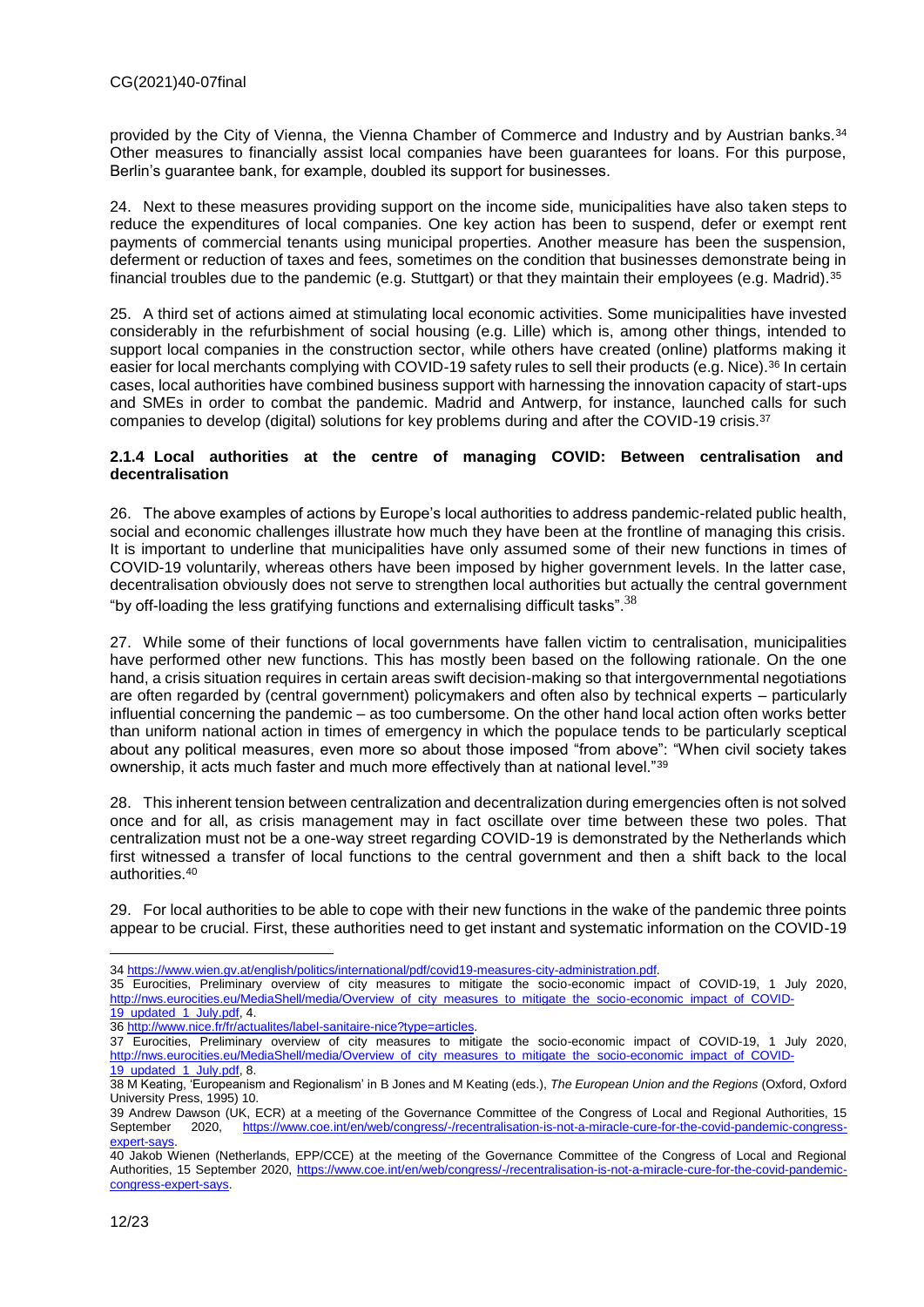measures of other governments so that they can know how to fit in into the overall crisis response. In Hungary, for example, the Ministry of the Interior operates a multi-channel information system to support the work of local governments with regular newsletters being published on the government portal and being also distributed directly to mayors and clerks of municipalities.<sup>41</sup> Yet, it has been commonplace in many European countries that local authorities have learned about measures of other governments exclusively or at first via the media rather than through intergovernmental communication.

30. The latter is also key for a second crucial point which is the exchange of both good and bad practices. Thus, municipalities may avoid making the same mistakes and, instead, emulate measures that have already been proven to work. In the case of the Russian Federation, for instance, the City of Moscow was first affected by the pandemic and therefore later shared valuable experiences within what has been called "paradiplomacy of cities and regions".<sup>42</sup> This horizontal exchange of practices is crucial both within and across national borders and should be supported by national and international local government associations among their activities protected under Article 10 of the Charter. In fact, the Congress and other organisations have already started early on during the pandemic to provide platforms for exchange from which local authorities should attempt to draw maximum benefit.<sup>43</sup>

31. Thirdly, the new local responsibilities assumed through COVID-19 can be carried out even more effectively if there is not only a horizontal exchange of information but also horizontal cooperation. Quite understandably, this is easier to achieve if there are pre-existing structures of inter-municipal cooperation to rely on. A good example is *Neteland*, a partnership for years between five municipalities in the Province of Antwerp, which provided a useful framework for collaboration regarding the management of the pandemic. The municipalities joined forces, for example, concerning the administrative support for a local hospital, the establishment of a call centre to support general practitioners, for transports, as well as logistics such as the production and distribution of face masks.<sup>44</sup>

## <span id="page-12-0"></span>**2.2 Administrative supervision**

32. Whatever the scope of local self-government, any functions of municipalities are devalued if their exercise is subject to excessive administrative supervision. This holds true for new pandemic-related functions as much as for others. The Contemporary Comment of the Congress on the Charter therefore rightly characterises Article 8 as one of the most relevant provisions "since supervision is the very opposite of autonomy … The greater the supervisory powers of the higher levels of government are, the smaller the actual scope of local self-government will be."<sup>45</sup> This reasoning echoes a well-known academic definition, according to which real power of initiative and immunity are the two cornerstones of local self-government.<sup>46</sup> While initiative is thereby taken to mean the power to carry out tasks in line with local interests, immunity is the power to act (as much as possible) without supervision.

33. On the other hand, a certain degree of supervision is not disputed in European local government systems. According to the German Constitutional Court, supervision is even the "correlative of the right to self-government" $47$  of municipalities and thus illustrates the more limited nature their autonomy compared to that of the *Länder*.

34. The actual degree of supervision is then influenced by a number of factors, including the stability and administrative capacity of local governments, their relative size and strength vis-à-vis regional governments, as well as a country's legal and political traditions. Diverse legacies are sometimes even felt within one and

46 GL Clark, 'A theory of local autonomy' (1984) 74 *Annals of the Association of American Geographers*, 195-208.

47 BVerfGE 26, 228.

<sup>41</sup> European Committee on Democracy and Governance and COVID-19, Hungary[, https://www.coe.int/en/web/good-governance/cddg](https://www.coe.int/en/web/good-governance/cddg-and-covid#{%2264787140%22:[9]})[and-covid#{%2264787140%22:\[9\]}.](https://www.coe.int/en/web/good-governance/cddg-and-covid#{%2264787140%22:[9]})

<sup>42</sup> Youth delegate Vadim Kuznetsov (Russian Federation) at a meeting of the Governance Committee of the Congress of Local and Regional Authorities, 15 September 2020, [https://www.coe.int/en/web/congress/-/recentralisation-is-not-a-miracle-cure-for-the-covid](https://www.coe.int/en/web/congress/-/recentralisation-is-not-a-miracle-cure-for-the-covid-pandemic-congress-expert-says)[pandemic-congress-expert-says.](https://www.coe.int/en/web/congress/-/recentralisation-is-not-a-miracle-cure-for-the-covid-pandemic-congress-expert-says)

<sup>43</sup> [https://covid-congress-hub.org/en/,](https://covid-congress-hub.org/en/) [https://www.coe.int/en/web/good-governance/cddg-and-covid,](https://www.coe.int/en/web/good-governance/cddg-and-covid) [https://covidnews.eurocities.eu/,](https://covidnews.eurocities.eu/)  [https://enrd.ec.europa.eu/rural-responses-covid-19-crisis\\_en.](https://enrd.ec.europa.eu/rural-responses-covid-19-crisis_en)

<sup>44</sup> European Committee on Democracy and Governance and COVID-19, Belgium (Flemish Region), [https://www.coe.int/en/web/good](https://www.coe.int/en/web/good-governance/cddg-and-covid#{%2264787140%22:[1]})[governance/cddg-and-covid#{%2264787140%22:\[1\]};](https://www.coe.int/en/web/good-governance/cddg-and-covid#{%2264787140%22:[1]}) [https://nete.land/.](https://nete.land/)

<sup>45</sup> Congress of Local and Regional Authorities, A contemporary commentary by the Congress on the Explanatory Report to the European Charter of Local Self-Government, CG-FORUM (2020)02-05prov, 12 February 2020, para 126.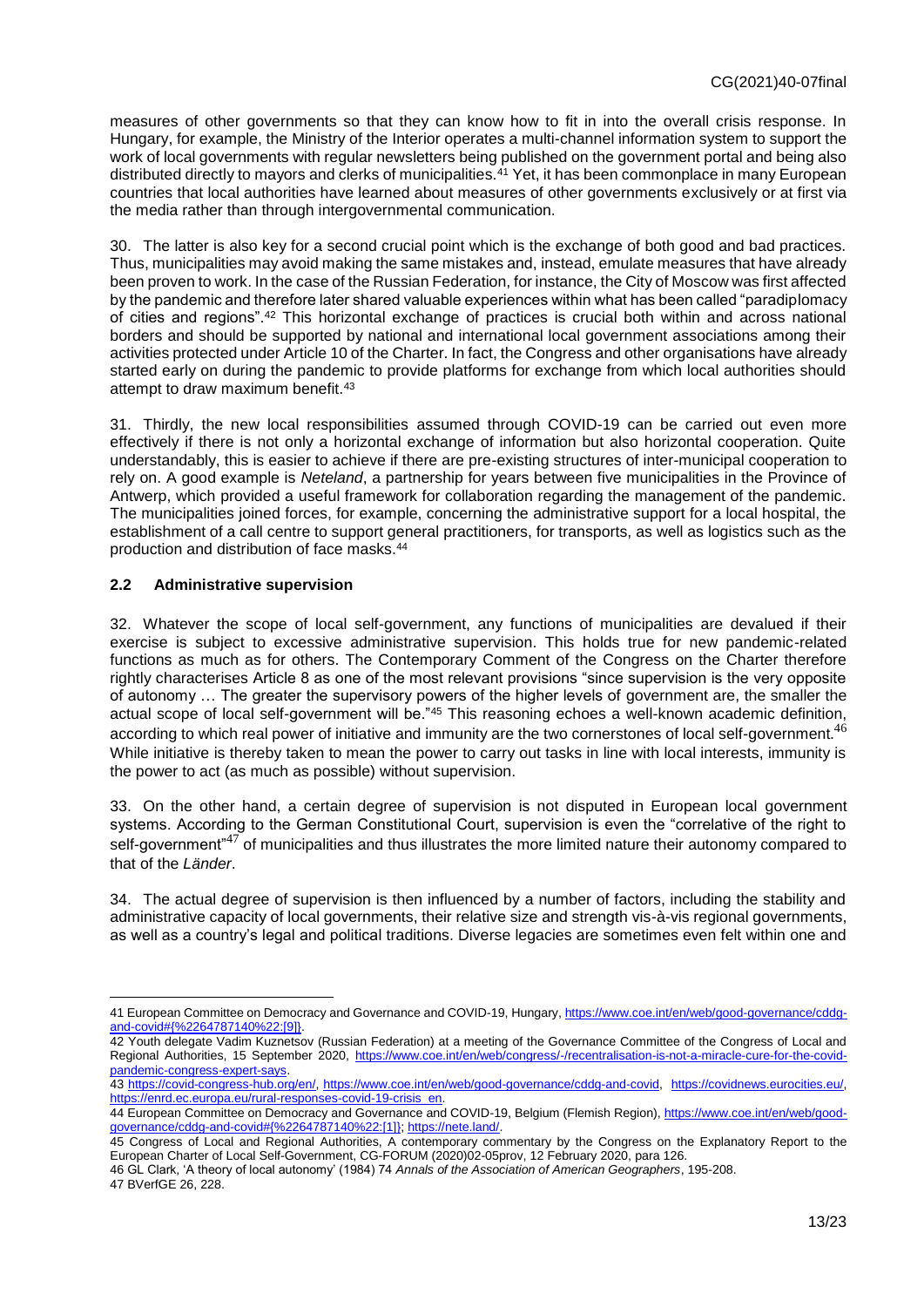the same country with oversight in Switzerland's German-speaking cantons being, for instance, less rigorous than in French-speaking ones.<sup>48</sup>

35. Differences between European countries and sometimes within them have also become evident regarding the management of the pandemic. In Italy, the controversy regarding an ordinance issued in April 2020 by the Sicilian City of Messina attracted much attention because it imposed restrictions on the access to the harbour connecting the island to mainland Italy. The local authorities had decided to take a strict approach with any boat being required to register online 48 hours before departure and to wait the municipality's authorisation to enter the harbour. With a view to strategic position of the port city the central government challenged the ordinance and nullified it for the sake of unity based on its power under Article 138 of the Legislative Decree 267/2000 ("Consolidated Text of the Laws on the Organisation of Local Authorities").<sup>49</sup> Within its jurisdiction concerning all acts of administrative authorities the Council of State eventually joined the position of the central government and declared the ordinance unlawful.

36. In comparison, the management of the pandemic by Norwegian local authorities has been more subject to rather comprehensive supervision. This is due to the central directive role of the Norwegian Directorate of Health, an executive agency and professional authority under the Ministry of Health. This body has the power to determine that municipalities carry out specific actions and observe specific guidelines for the implementation of national measures. During COVID-19 the Directorate has made considerable use of this authority.<sup>50</sup>

37. When assessing the extent of administrative supervision, it is important to emphasise that such kind of oversight is not only, as mentioned above, the opposite of autonomy but also of intergovernmental cooperation. Indeed, the relations of local authorities with the central government and, if they exist, regional governments may be characterised by a prevalence of either tutelage of them as subordinate units or cooperation among partners on a more or less equal footing.<sup>51</sup>

38. Therefore, it is key to bear in mind that the joint crisis management has not only given rise to tighter supervision but also to enhanced cooperation. The fact that the experience of intergovernmental relations during the pandemic has also been one of cooperation and that this is even more imperative in the future has recently been emphasised in a "Decalogue for the post COVID-19 era" published by United Cities and Local Governments (UCLG): "[The only way forward is via co-creation, with our communities and local actors – including the private sector – and with full collaboration between different spheres of government.<sup>52</sup>

39. Concrete examples of how European local authorities have cooperated with other government levels concern both the management of the acute public health crisis and efforts towards recovery. In the latter regard, the Flemish Region in Belgium has, for instance, supported municipalities with a guide on local governments as engines of post-corona recovery. This guide provides suggestions for the drawing up of local recovery plans, including support on the use of digital instruments in the post-pandemic period.

40. But even at the height of the acute crisis, when tight supervision has been most appealing for central governments, cooperation has not been absent, and it has been channelled in many cases through national associations of local governments. In Bulgaria, for example, the central government has worked with the National Association of Municipalities regarding the distribution of protective equipment, disinfectants, etc. especially to small and rural municipalities.

#### <span id="page-13-0"></span>**2.3 Financial resources**

41. The Charter is very clear about the need for local self-government to be realised not only in legal terms but also in practical terms. It thus perceives inadequate financial resources and, often linked with that, administrative capacities as major obstacles on the path towards such realisation in actual practice. In line

 $\overline{a}$ 48 A Ladner, 'Swiss Confederation' in in N Steytler (ed), *Local Government and Metropolitan Regions in Federal Systems* (Montreal, McGill–Queens University Press, 2009) 347-48.

<sup>49</sup> M Amitrano Zingale, 'Brevi riflessioni sul fondamento costituzionale del potere di annullamento straordinario degli atti degli enti locali a margine del parere del Consiglio di Stato' (2020) 735 *Diritti regionali*, 224-236.

<sup>50</sup> European Committee on Democracy and Governance and COVID-19, Norway, [https://www.coe.int/en/web/good-governance/cddg](https://www.coe.int/en/web/good-governance/cddg-and-covid#{%2264787140%22:[16]})[and-covid#{%2264787140%22:\[16\]}.](https://www.coe.int/en/web/good-governance/cddg-and-covid#{%2264787140%22:[16]})

<sup>51</sup> F Palermo and K Kössler, Comparative Federalism: Constitutional Arrangements and Case Law (Oxford, Hart Publishing, 2017) 297. 52 United Cities and Local Governments, Decalogue for the post COVID-19 era, 21 April 2020, [https://www.uclg.org/sites/default/files/decalogue\\_for\\_the\\_post\\_covid-19\\_era.pdf,](https://www.uclg.org/sites/default/files/decalogue_for_the_post_covid-19_era.pdf) 3.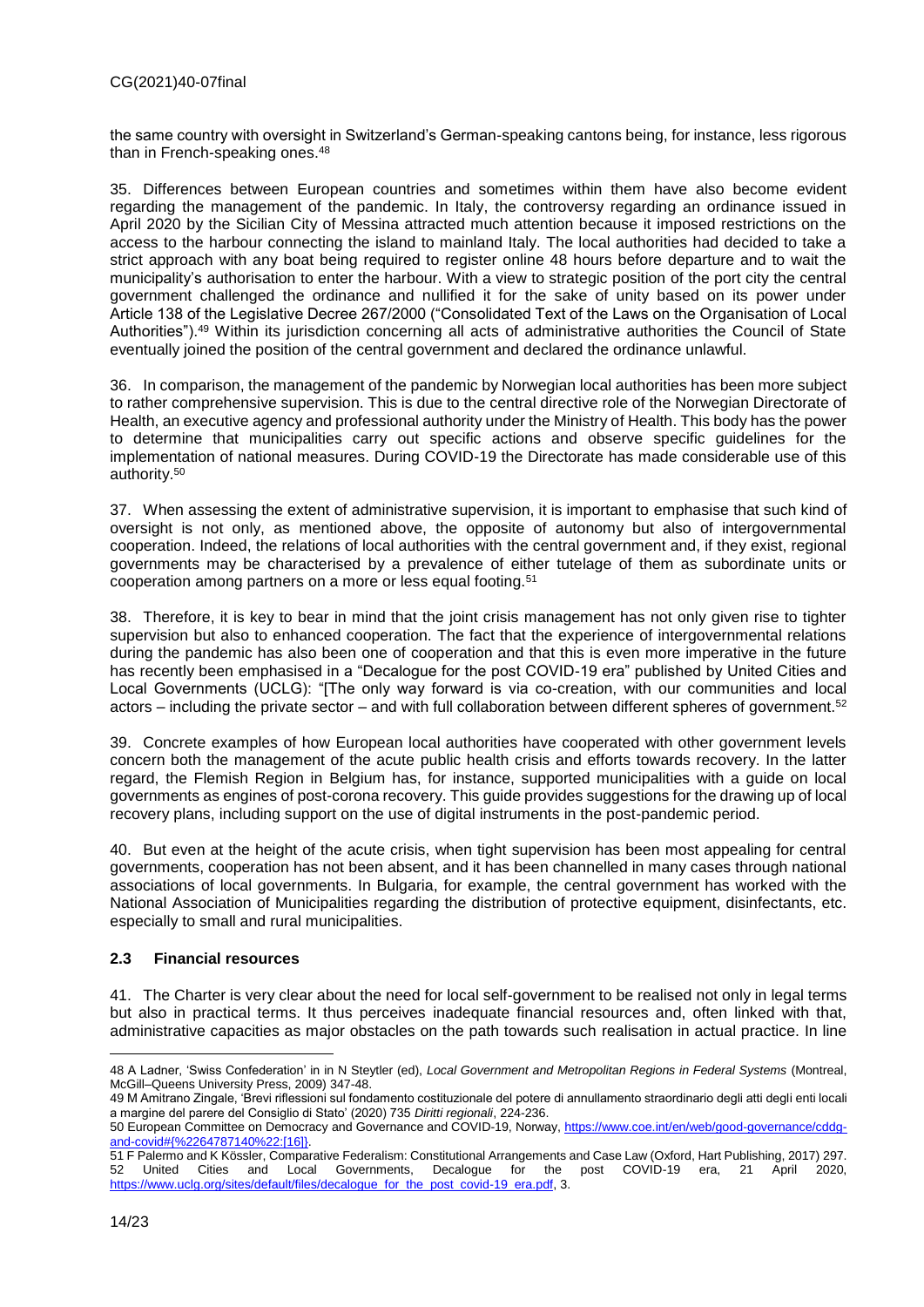with this ambition to ensure effective local self-government, the Explanatory Report indeed declares that "[the legal authority to perform certain functions is meaningless if local authorities are deprived of the financial resources to carry them out." A report of the Venice Commission in the context of the COVID-19 crisis made a similar statement by pointing out that relevant "is not simply the formal legal division of power but the question of the practical control over resources."<sup>53</sup> The Venice Commission thereby echoes Article 9(1) of the Charter stating that "local authorities shall be entitled, within national economic policy, to adequate financial resources of their own" and Article 9(2), as "[local authorities' financial resources shall be commensurate with the responsibilities"].

42. When assessing whether financial resources of local authorities have not been adequate in the wake of COVID-19, it must again be kept in mind that the pandemic's impact has not been the same for all local governments. Evidently, the reduced mobility has hit places depending on the service sector and tourism in particular much more than others.<sup>54</sup> Also port cities have demonstrably suffered disproportionately due to the decline of maritime transport, cruise activities, City tourism, in general, broke down due to COVID-19, winter tourism has been considerably affected etc. and places reliant on city or winter tourism have also been particularly affected. Moreover, municipalities subject to localised lockdowns like Aberdeen in Scotland or Barcelona in Spain have obviously faced more losses than other local governments.

43. A recent publication of the OECD has highlighted the important fact that the pandemic has entailed adverse effects at two levels, i.e. on "stocks" (assets and liabilities) and on "flows" (expenditure, and revenues).<sup>55</sup> Lower value of physical and financial assets of course sooner or later also entails lower revenues. Decreased prices for certain raw materials as much reduce local revenue as lost dividends from local public companies.<sup>56</sup> As for the relationship between expenditures and revenues, an increase of the former and decrease of the latter have for many local authorities entailed a double negative effect.

## <span id="page-14-0"></span>**2.3.1 Increased expenditure**

 $\overline{a}$ 

44. That the above-mentioned pandemic-related additional functions of local authorities have created additional spending needs appears to be self-evident. At the same time, as municipalities are responsible for many basic services such as water supply and waste treatment, their potential to cut costs is limited. In Germany, expenses of waste collection have actually even grown over the last year because people have become accustomed to online shopping resulting in an enormous amount of packaging material. Unsurprisingly, a recent survey conducted by the Committee of the Regions and the OECD forecasts significant local expenditure increases due to COVID-19 regarding social welfare and public health, as well as moderate increases in education and public transport.<sup>57</sup>

45. Some countries have opted to immediately compensate municipalities for directly pandemic-related extra spending. Finland, for instance, has launched discretionary grants to reimburse additional hospital costs, especially for intensive care. In other countries, also regional authorities have been involved in the compensation of additional local expenses. The German *Land* of Rhineland-Palatinate has provided a supplementary budget to its municipalities to fight the pandemic and left it to them to decide on the concrete use of the funds.<sup>58</sup> Moreover, the federal government made funds available to local health agencies, specifically, for better digital equipment and for more staff to bolster efforts of "testing, tracing and isolating". To support these efforts the *Länder* also deployed part of its personnel temporarily in these agencies which can be seen as an in-kind contribution to the coverage of extra expenses of local authorities.

<sup>53</sup> Venice Commission, Reflection report on Respect for Democracy, Human Rights and the Rule of Law during States of Emergency, 26 May 2020[, https://www.venice.coe.int/webforms/documents/default.aspx?pdffile=CDL-PI\(2020\)005rev-e,](https://www.venice.coe.int/webforms/documents/default.aspx?pdffile=CDL-PI(2020)005rev-e) para 60.

<sup>54</sup> Nikos Chlepas (Greece) at the debate on the challenges of the Covid-19 pandemic of the Congress Group of Independent Expert on the European Charter of Local Self-Government (GIE), 18 September 2020[, https://www.coe.int/en/web/congress/-/congress-group](https://www.coe.int/en/web/congress/-/congress-group-of-independent-experts-on-the-charter-discussed-consequences-of-covid-19-on-government-systems-in-europe)[of-independent-experts-on-the-charter-discussed-consequences-of-covid-19-on-government-systems-in-europe.](https://www.coe.int/en/web/congress/-/congress-group-of-independent-experts-on-the-charter-discussed-consequences-of-covid-19-on-government-systems-in-europe)

<sup>55</sup> OECD, The territorial impact of COVID-19: Managing the crisis across levels of government, 10 November 2020[, https://read.oecd](https://read.oecd-ilibrary.org/view/?ref=128_128287-5agkkojaaa&title=The-territorial-impact-of-covid-19-managing-the-crisis-across-levels-of-government)[ilibrary.org/view/?ref=128\\_128287-5agkkojaaa&title=The-territorial-impact-of-covid-19-managing-the-crisis-across-levels-of](https://read.oecd-ilibrary.org/view/?ref=128_128287-5agkkojaaa&title=The-territorial-impact-of-covid-19-managing-the-crisis-across-levels-of-government)[government,](https://read.oecd-ilibrary.org/view/?ref=128_128287-5agkkojaaa&title=The-territorial-impact-of-covid-19-managing-the-crisis-across-levels-of-government) 16.

<sup>56</sup> OECD, The territorial impact of COVID-19: Managing the crisis across levels of government, 10 November 2020[, https://read.oecd](https://read.oecd-ilibrary.org/view/?ref=128_128287-5agkkojaaa&title=The-territorial-impact-of-covid-19-managing-the-crisis-across-levels-of-government)[ilibrary.org/view/?ref=128\\_128287-5agkkojaaa&title=The-territorial-impact-of-covid-19-managing-the-crisis-across-levels-of](https://read.oecd-ilibrary.org/view/?ref=128_128287-5agkkojaaa&title=The-territorial-impact-of-covid-19-managing-the-crisis-across-levels-of-government)[government,](https://read.oecd-ilibrary.org/view/?ref=128_128287-5agkkojaaa&title=The-territorial-impact-of-covid-19-managing-the-crisis-across-levels-of-government) 28.

<sup>57</sup> Committee of the Regions and OECD, The impact of the COVID-19 crisis on regional and local governments: Main findings from the joint CoR-OECD survey, [http://www.oecd.org/regional/multi-level-governance.htm,](http://www.oecd.org/regional/multi-level-governance.htm) 18.

<sup>58</sup> European Committee on Democracy and Governance and COVID-19, [https://www.coe.int/en/web/good-governance/cddg-and](https://www.coe.int/en/web/good-governance/cddg-and-covid#{%2264787140%22:[]})[covid#{%2264787140%22:\[\]}.](https://www.coe.int/en/web/good-governance/cddg-and-covid#{%2264787140%22:[]})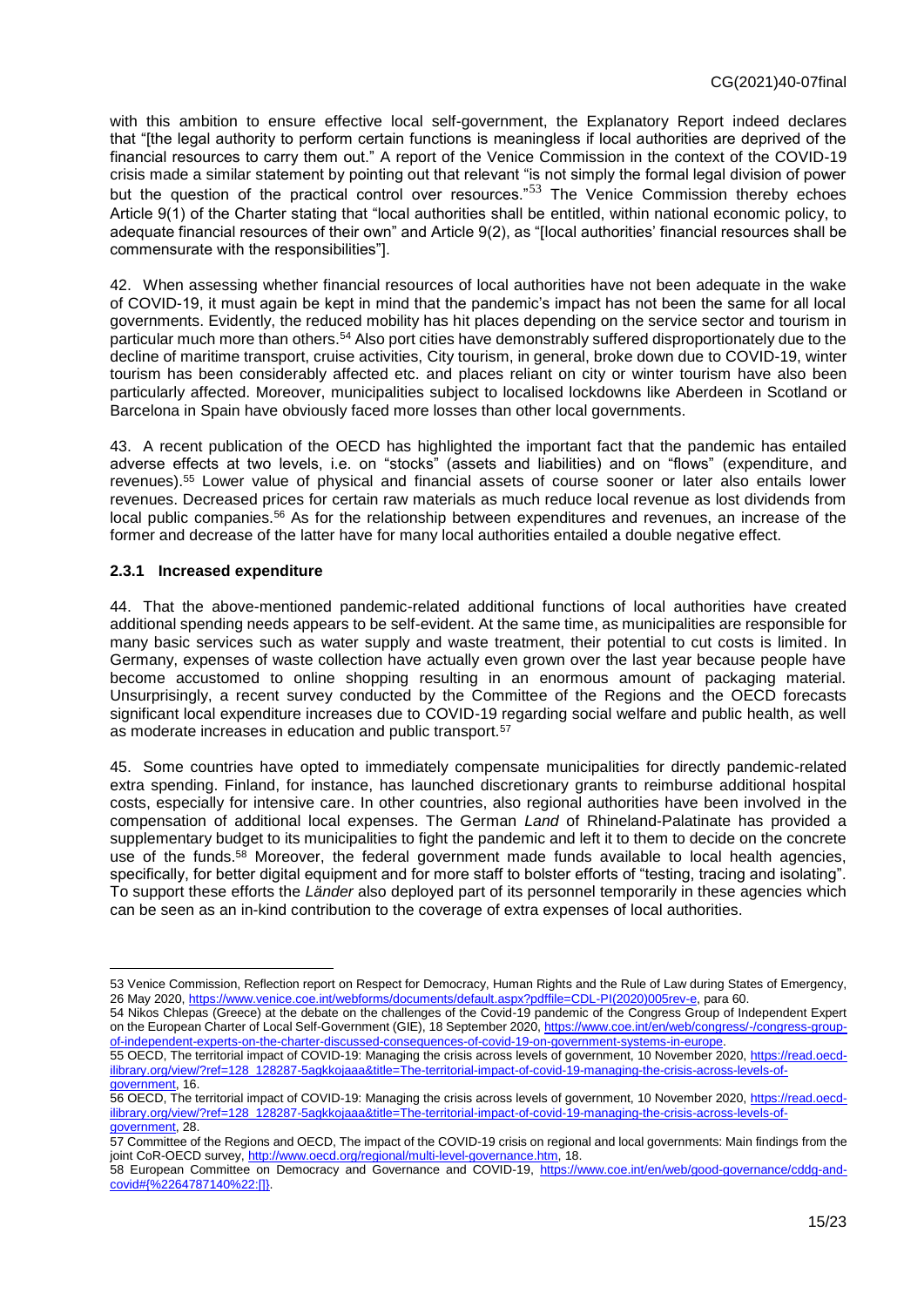46. What the latter themselves can do in addition to such support from other government levels is to increase spending efficiency. In this context, it is interesting to see that in a recent survey half of the respondents representing Southeast Europe municipalities reported plans to conduct spending reviews to ensure the right priorities in the utilization of scarce financial resources.<sup>59</sup>

## <span id="page-15-0"></span>**2.3.2 Decreased revenue**

47. In countries all over Europe, Ministries of Finance, national associations of local governments and research institutes have carried out a number of studies to gauge the financial impact of the pandemic. Even if these forecasts of course show differences across and within countries, they all point to significant losses of local government revenue.<sup>60</sup> In a number of cases, however, some compensation for these shortfalls has been provided. The key question is whether this has been adequate.

48. When it comes to revenue three main sources need to be taken into account, i.e. fees, borrowing and taxes. Although fees, or user charges, are often very far from even covering the costs of the services provided, they still play in some countries a quite substantial role. COVID-19 has entailed a decrease in revenue from this source as a result of the closure of public facilities (e.g. cultural, educational or sports venues) and a reduced demand for public services (e.g. public transport, school meals, car parks, administrative fees).<sup>61</sup> In some countries, governments have started to address the problem of reduced income from user charges with Norway, for instance, providing compensation for diminished fees for kindergartens and after-school programmes.

49. In some countries, a second primary source of local revenue is borrowing, even if it is often subject to tight control such as restrictions regarding the maximum loan amount or the purpose of the expenditure financed or even prior approval. The existence of such control mechanisms has also nurtured scepticism, at least among Southeast European municipalities, regarding local borrowing as a main pillar of their refinancing.<sup>62</sup>

50. There are, however, other countries where this source of revenue has been given more attention. Again, Norway is a good example. In view of the COVID-19 crisis, the Norwegian financial agency for local governments *Kommunalbanken* (KBN), a state-owned company and largest provider of debt financing to municipalities, has been granted an additional NOK 750 million of equity capital.<sup>63</sup> This should substantially support the refinancing of the Norwegian local authorities.

51. The third and certainly by far most critical revenue source for Europe's local authorities are taxes, most typically commercial taxes, as well as property taxes on land and buildings. The latter are the most traditional local government tax and commonly exclusively assigned to them. Yet, they often do not generate large proceeds because the revenue from property rates does not increase, unlike that from progressive taxes, with economic growth. Ironically, exactly this character as a less volatile revenue source works to the benefit of the municipalities in times of crisis. However, if the tax is calculated based on the property's market value or constitutes, like in the United Kingdom, Ireland and the Netherlands, a large share of local income, losses may still be substantial.

52. Anyway, there is no doubt that COVID-19 has had a strong impact on the various kinds of commercial taxes which are the mainstay of income, for instance, for municipalities in Germany, Austria and Luxemburg where they make up 44%, 68% and 91% of the total local revenue, respectively.<sup>64</sup> It is self-evident that the enormous reduction in business activities, particularly in the services sector, brings about a sharp decline of

63 [https://www.kbn.com/en/about-us/news/2020/kapitaltilforsel/.](https://www.kbn.com/en/about-us/news/2020/kapitaltilforsel/)

64 OECD, The territorial impact of COVID-19: Managing the crisis across levels of government, 10 November 2020[, https://read.oecd](https://read.oecd-ilibrary.org/view/?ref=128_128287-5agkkojaaa&title=The-territorial-impact-of-covid-19-managing-the-crisis-across-levels-of-government)[ilibrary.org/view/?ref=128\\_128287-5agkkojaaa&title=The-territorial-impact-of-covid-19-managing-the-crisis-across-levels-of](https://read.oecd-ilibrary.org/view/?ref=128_128287-5agkkojaaa&title=The-territorial-impact-of-covid-19-managing-the-crisis-across-levels-of-government)[government,](https://read.oecd-ilibrary.org/view/?ref=128_128287-5agkkojaaa&title=The-territorial-impact-of-covid-19-managing-the-crisis-across-levels-of-government) 27.

 $\overline{a}$ 59 NALAS et al, Survey: South-East European Local Governments in Post Covid-19 Socio-Economic Recovery, 16 September 2020, [http://www.nalas.eu/News/Survey\\_Covid19,](http://www.nalas.eu/News/Survey_Covid19) 84.

<sup>60</sup> For an overview of these studies, see OECD, The territorial impact of COVID-19: Managing the crisis across levels of government, 10 November 2020[, https://read.oecd-ilibrary.org/view/?ref=128\\_128287-5agkkojaaa&title=The-territorial-impact-of-covid-19](https://read.oecd-ilibrary.org/view/?ref=128_128287-5agkkojaaa&title=The-territorial-impact-of-covid-19-managing-the-crisis-across-levels-of-government) [managing-the-crisis-across-levels-of-government,](https://read.oecd-ilibrary.org/view/?ref=128_128287-5agkkojaaa&title=The-territorial-impact-of-covid-19-managing-the-crisis-across-levels-of-government) 18-19.

<sup>61</sup> OECD, The territorial impact of COVID-19: Managing the crisis across levels of government, 10 November 2020[, https://read.oecd](https://read.oecd-ilibrary.org/view/?ref=128_128287-5agkkojaaa&title=The-territorial-impact-of-covid-19-managing-the-crisis-across-levels-of-government)[ilibrary.org/view/?ref=128\\_128287-5agkkojaaa&title=The-territorial-impact-of-covid-19-managing-the-crisis-across-levels-of](https://read.oecd-ilibrary.org/view/?ref=128_128287-5agkkojaaa&title=The-territorial-impact-of-covid-19-managing-the-crisis-across-levels-of-government)[government,](https://read.oecd-ilibrary.org/view/?ref=128_128287-5agkkojaaa&title=The-territorial-impact-of-covid-19-managing-the-crisis-across-levels-of-government) 28.

<sup>62</sup> NALAS et al, Survey: South-East European Local Governments in Post Covid-19 Socio-Economic Recovery, 16 September 2020, [http://www.nalas.eu/News/Survey\\_Covid19,](http://www.nalas.eu/News/Survey_Covid19) 83.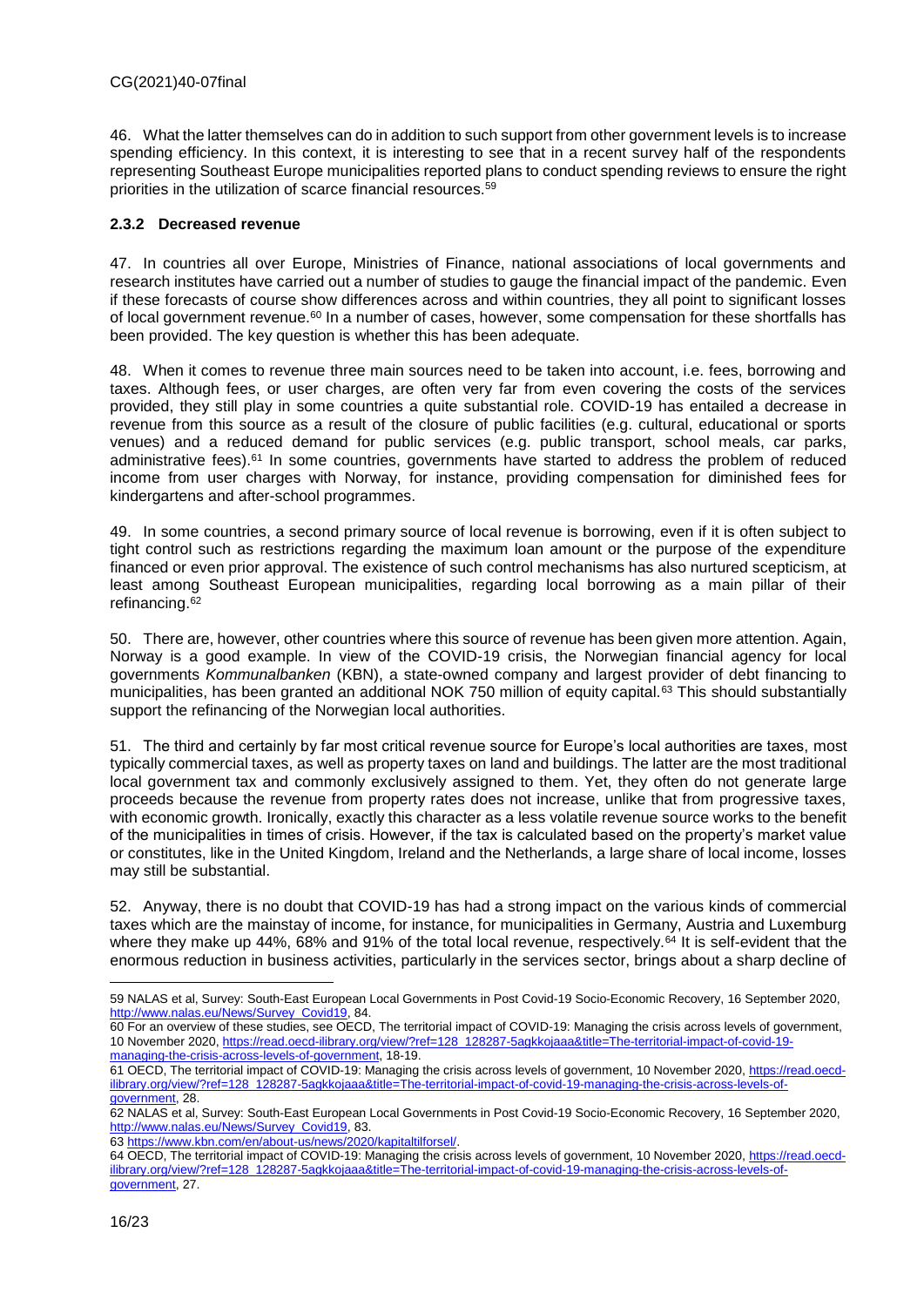income from commercial taxes. For example, the revenue from the so-called municipal tax (*Kommunalsteuer*) in Austria, which employers need to pay based on the gross income of their employees, is expected to shrink by 20-40%. Less payments due to rising unemployment and a widely used partial furlough scheme account for that.<sup>65</sup>

53. Besides the widespread local commercial and property taxes, municipalities in rather few countries also have access to income taxes. One notable case is Switzerland where local authorities may impose, within the limits of cantonal legislation, a surcharge on personal and corporate income taxes of their canton. This has led to considerable tax level variations not only across cantons but also within them.<sup>66</sup> Another example are Iceland's municipalities for whom income tax revenue constitutes as much as 61% of their total income.<sup>67</sup> As income taxes, regarding both personal and corporate income, show significant volatility in times of a crisis-induced economic downturn, local governments in such countries, especially those relying heavily on this revenue source may be heavily affected by the financial impact of the pandemic. Moreover, as income taxes are often based on the previous year, municipalities will probably bear the brunt of the losses only in 2021 or even 2022.

54. With respect to all the above types of taxes it must be pointed out that the economic recovery packages that are currently adopted across Europe may have negative implications. Since they often include for the sake of stimulating growth counter-cyclical tax measures like tax breaks, exemptions, and rate reductions, a "mechanical decline in tax receipts"<sup>68</sup> can be expected. Exactly that has been pointed out with regard to Austria. Recent calculations suggest that financial transfers from the federal government in the amount of 1 billion EUR will be effectively equalized by 1,1 billion EUR that municipalities are expected to lose in revenues due to the tax cuts foreseen in the recovery package to relaunch the economy.<sup>69</sup>

55. And yet, such financial transfers are in Austria as well as other European countries an essential supplement to the above-mentioned own revenues of local authorities. Funds channelled from the central and/or regional governments to municipalities can come in various forms such as unconditional or earmarked grants or the distribution of revenue from shared taxes set and collected by higher levels of government and they have been affected differently by the COVID-19 crisis.

56. As for shared taxes, Austria's municipalities, for example, have traditionally relied heavily on this revenue source. 86 % of all revenue raised in the country fall within a shared taxation system for which the federal Financial Equalization Law determines every four years the portions of each government level. Proceeds from this source transferred by the federal government have in 2018 accounted for 39% of the total revenues of municipalities. Importantly, shared taxes do not only include virtually all lucrative sources but also many which are sensitive to economic downturns will result in the wake of the pandemic in diminishing receipts, especially from the corporate and personal income taxes.<sup>70</sup>

57. Some countries have reacted quickly to this threat to the financial health of local authorities by introducing extraordinary grants or by adapting existing schemes. In the latter regard, Cyprus has decided, for instance, that regular annual grants, which are usually transferred quarterly, are made available to municipalities at an earlier stage.<sup>71</sup>

58. In many cases, however, new transfers have been established not only for short-term aid to cope with the acute crisis but – in the framework of economic recovery packages – also regarding shortfalls in the long run. Such packages, which are even larger than those adopted in 2008, have been launched all over Europe and they mostly focus on public investment in three priority areas, i.e. robust health systems, digitalisation

<sup>65</sup> P Biwald and K Mitterer, Städte und Gemeinden in der Corona-Krise: Ist ein Rettungspaket notwendig? [https://www.kdz.eu/de/content/st%C3%A4dte-und-gemeinden-der-corona-krise-%E2%80%93-ist-ein-rettungspaket-notwendig.](https://www.kdz.eu/de/content/st%C3%A4dte-und-gemeinden-der-corona-krise-%E2%80%93-ist-ein-rettungspaket-notwendig) 66 See IB Adamovich and G Hosp, 'Fiscal Federalism for Emerging Economies: Lessons from Switzerland?' (2003) 33 *Publius*, 7-11.

<sup>67</sup> [https://www.coe.int/en/web/good-governance/cddg-and-covid#{%2264787140%22:\[10\]}.](https://www.coe.int/en/web/good-governance/cddg-and-covid#{%2264787140%22:[10]}) 68 OECD, The territorial impact of COVID-19: Managing the crisis across levels of government, 10 November 2020[, https://read.oecd](https://read.oecd-ilibrary.org/view/?ref=128_128287-5agkkojaaa&title=The-territorial-impact-of-covid-19-managing-the-crisis-across-levels-of-government)[ilibrary.org/view/?ref=128\\_128287-5agkkojaaa&title=The-territorial-impact-of-covid-19-managing-the-crisis-across-levels-of](https://read.oecd-ilibrary.org/view/?ref=128_128287-5agkkojaaa&title=The-territorial-impact-of-covid-19-managing-the-crisis-across-levels-of-government)[government,](https://read.oecd-ilibrary.org/view/?ref=128_128287-5agkkojaaa&title=The-territorial-impact-of-covid-19-managing-the-crisis-across-levels-of-government) 27.

<sup>69</sup> K Mitterer, Corona-Krise trifft Gemeinden auch 2021 stark: Weitere Unterstützungsmaßnahmen sind erforderlich, [https://www.kdz.eu/de/content/corona-krise-trifft-gemeinden-auch-2021-stark.](https://www.kdz.eu/de/content/corona-krise-trifft-gemeinden-auch-2021-stark)

<sup>70</sup> Biwald, Peter and Karoline Mitterer 2020. Städte und Gemeinden in der Corona-Krise: Ist ein Rettungspaket notwendig? *KDZ* [https://www.kdz.eu/de/content/st%C3%A4dte-und-gemeinden-der-corona-krise-%E2%80%93-ist-ein-rettungspaket-notwendig.](https://www.kdz.eu/de/content/st%C3%A4dte-und-gemeinden-der-corona-krise-%E2%80%93-ist-ein-rettungspaket-notwendig) 

<sup>71</sup> European Committee on Democracy and Governance and COVID-19, Cyprus, [https://www.coe.int/en/web/good-governance/cddg](https://www.coe.int/en/web/good-governance/cddg-and-covid#{%2264787140%22:[4]})[and-covid#{%2264787140%22:\[4\]}.](https://www.coe.int/en/web/good-governance/cddg-and-covid#{%2264787140%22:[4]})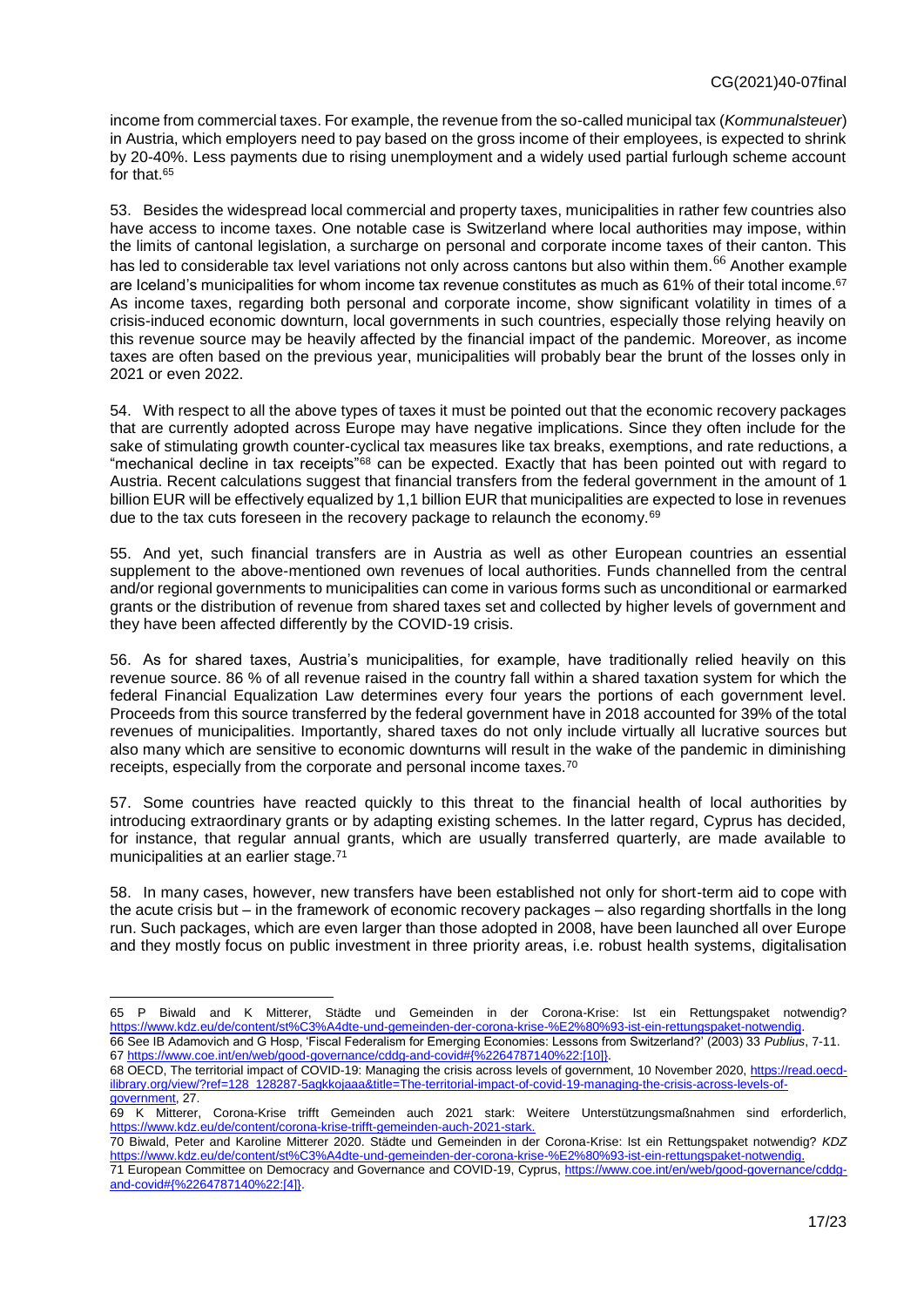and a green economy.<sup>72</sup> One key issue is then for local authorities whether grants are only broadly earmarked for these purposes or come with excessively detailed conditions. Another issue is whether co-financing schemes make sense. In Austria, for instance, transfers to the municipalities for local investments are bound to a 50% own contribution and it is expected that some local authorities will struggle to reach this co-financing quota due to their dire finances.<sup>73</sup>

59. Generally speaking, the financial situations of European local governments differ significantly. On the one hand, a recent survey highlighted that most municipalities in Southeast Europe are likely to suffer in 2020 from a fall of revenues by 5-15% compared to the previous year.<sup>74</sup> The Congress Bureau was therefore right to underline that local authorities "have been among those most affected by the decline in economic output."<sup>75</sup> On the other hand, there are also single promising cases. One example are Belgian municipalities whose financial clout has actually increased in the wake of the COVID-19 crisis along with increased functions.<sup>76</sup> The fact that local authorities have taken centre stage after decades of state reforms focused almost entirely on mending the relations between Belgium's regional authorities illustrates the positive effects which the pandemic may have on local self-government – at least in single cases. In other countries, however, the financial autonomy of local authorities has been seriously affected.

## <span id="page-17-0"></span>**2.4 Consultation of local authorities**

60. Situations of crisis, and especially one of such magnitude as COVID-19, often do not only entice central governments into reducing the scope of local self-government<sup>77</sup> but also into neglecting established mechanisms of consulting municipalities. As the Venice Commission has recently pointed out "[the speed factor applies with greater, or much greater force, in an emergency where the situation can change rapidly. Concentration of decision-making power in the government, or a single government minister, usually creates a greater potential for speed."<sup>78</sup>

61. Yet, the obligation to consult under Article 4(6) of the Charter must also be met in times of crisis. According to this provision, "[local authorities shall be consulted, insofar as possible, in due time and in an appropriate way in the planning and decision-making processes for all matters which concern them directly." As for the reach of this obligation, the Explanatory Report clarifies that the provision includes both matters within the scope of local government competences and those "outside their scope but by which they are particularly affected". There should be little doubt that local authorities are affected in such a way by any policy of central and regional governments to manage the pandemic. Specifically, regarding finances, the further obligation must be observed under Article 9(6) that "local authorities shall be consulted, in an appropriate manner, on the way in which redistributed resources are to be allocated to them."

62. In the thick of the acute COVID-19 crisis municipalities actually have been consulted in several countries despite the above-mentioned need for speed. Slovak local authorities have been part along with representatives from other government levels of the permanent crisis team tasked with tackling the pandemic. Similarly, representatives from the National Association of Italian Municipalities (ANCI) have been involved in the daily crisis meetings of the Civil Protection Department, which is under the authority of the Prime Minister, and therefore have had opportunities to make their voices heard right at the centre of power.<sup>79</sup> Quite remarkably, the pandemic has also managed to resuscitate Italy's system of three standing intergovernmental conferences two of which include the municipalities as well. Instead of relying in these

<sup>72</sup> OECD, The territorial impact of COVID-19: Managing the crisis across levels of government, 10 November 2020[, https://read.oecd](https://read.oecd-ilibrary.org/view/?ref=128_128287-5agkkojaaa&title=The-territorial-impact-of-covid-19-managing-the-crisis-across-levels-of-government)[ilibrary.org/view/?ref=128\\_128287-5agkkojaaa&title=The-territorial-impact-of-covid-19-managing-the-crisis-across-levels-of](https://read.oecd-ilibrary.org/view/?ref=128_128287-5agkkojaaa&title=The-territorial-impact-of-covid-19-managing-the-crisis-across-levels-of-government)[government,](https://read.oecd-ilibrary.org/view/?ref=128_128287-5agkkojaaa&title=The-territorial-impact-of-covid-19-managing-the-crisis-across-levels-of-government) 33.

<sup>73</sup> Mitterer, Karoline 2020a. Gemeinden: Ein Fels in der Brandung der Corona-Krise?! *KDZ* [https://www.kdz.eu/de/content/gemeinden-](https://www.kdz.eu/de/content/gemeinden-%E2%80%93-ein-fels-der-brandung-der-corona-krise) %E2%80%93-ein-fels-der-brandung-der-corona-kr

<sup>74</sup> NALAS et al, Survey: South-East European Local Governments in Post Covid-19 Socio-Economic Recovery, 16 September 2020, [http://www.nalas.eu/News/Survey\\_Covid19,](http://www.nalas.eu/News/Survey_Covid19) 83.

<sup>75</sup> Congress Bureau, Declaration on the impact of central government COVID-measures on local and regional authorities, 9 June 2020, [https://search.coe.int/directorate\\_of\\_communications/Pages/result\\_details.aspx?ObjectId=09000016809ea2f8.](https://search.coe.int/directorate_of_communications/Pages/result_details.aspx?ObjectId=09000016809ea2f8) 

<sup>76</sup> European Committee on Democracy and Governance and COVID-19, Belgium (Flemish Region), [https://www.coe.int/en/web/good](https://www.coe.int/en/web/good-governance/cddg-and-covid#{%2264787140%22:[1]})[governance/cddg-and-covid#{%2264787140%22:\[1\]}.](https://www.coe.int/en/web/good-governance/cddg-and-covid#{%2264787140%22:[1]})

<sup>77</sup> See section 2.1 above.

<sup>78</sup> Venice Commission, Reflection report on Respect for Democracy, Human Rights and the Rule of Law during States of Emergency,

<sup>26</sup> May 2020[, https://www.venice.coe.int/webforms/documents/default.aspx?pdffile=CDL-PI\(2020\)005rev-e,](https://www.venice.coe.int/webforms/documents/default.aspx?pdffile=CDL-PI(2020)005rev-e) para 70. 79 European Committee on Democracy and Governance and COVID-19, [https://www.coe.int/en/web/good-governance/cddg-and](https://www.coe.int/en/web/good-governance/cddg-and-covid#{%2264787140%22:[]})[covid#{%2264787140%22:\[\]}.](https://www.coe.int/en/web/good-governance/cddg-and-covid#{%2264787140%22:[]})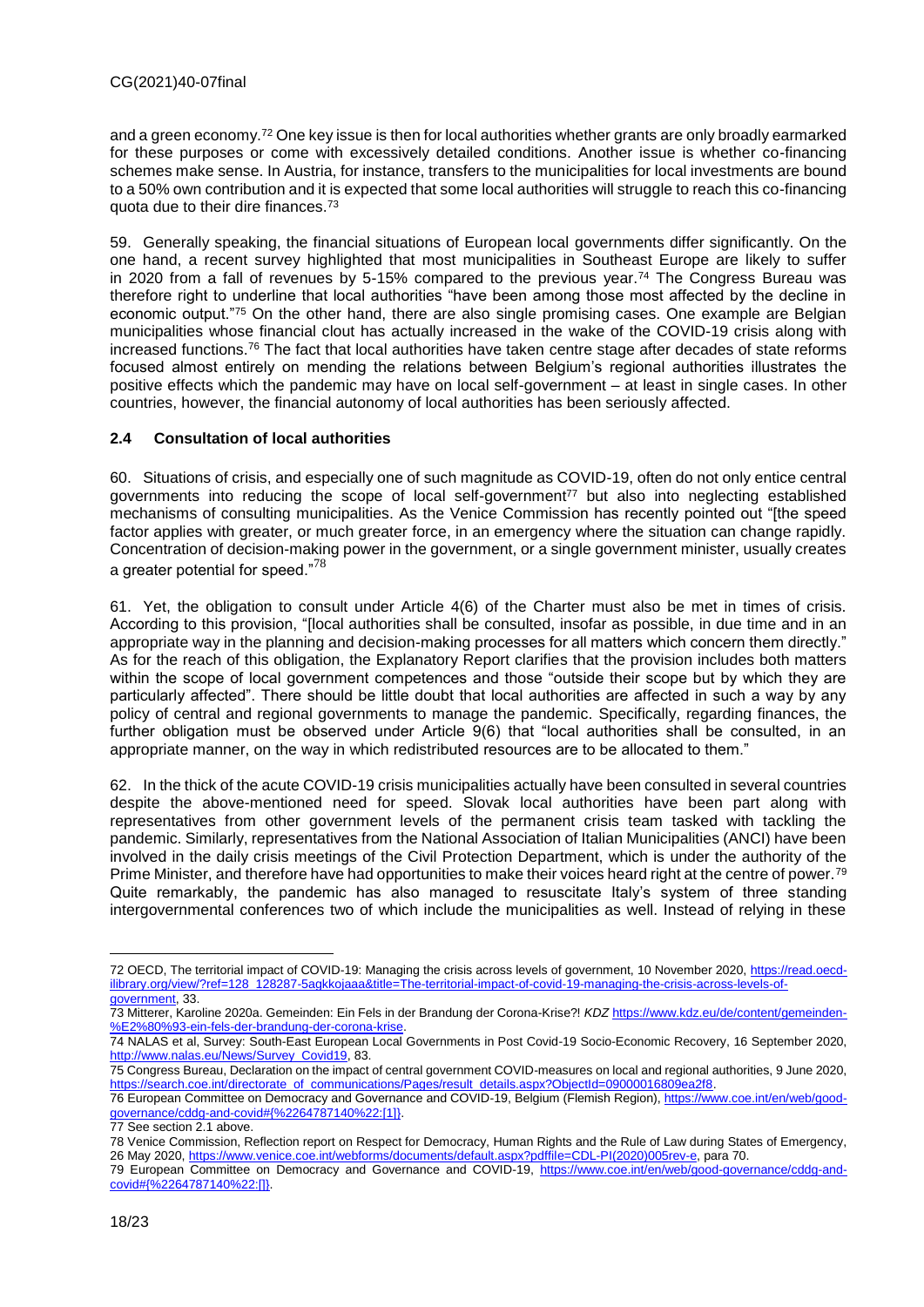conferences on financial and political pressure, the central government has started to take them serious as venues of consultation because of the need implied by COVID-19 to work together.

63. In other cases, consultation has occurred regarding the response to the social and economic challenges of the pandemic rather than the acute public health challenge. For example, Iceland's Minister of Local Government set up a special working group involving representatives of the municipalities to analyse the effects on local finances. It is probably due to the participation of local politicians in this body that the central government eventually demonstrated awareness of the differential impact and decided to provide special grants to the most disadvantaged municipalities, mostly those suffering from the collapse of tourism.<sup>80</sup>

64. In many countries, however, there is still potential to improve consultation. According to a recent investigation, for instance, only a third of the social and economic recovery plans in Southeast Europe have been consulted with local authorities and their associations.<sup>81</sup>

## <span id="page-18-0"></span>**2.5 Participation in the affairs of local authorities**

 $\overline{a}$ 

65. While the provisions of the Charter addressed in the four previous sections all concern the relations between local authorities and other government levels, this section explores a new dimension. It brings in the people and their right to participate in the affairs of a local authority, as enshrined in the Additional Protocol to the Charter. Obviously, the related issues of local ownership and transparency have been both particularly endangered by COVID-19 crisis and crucial to overcoming it.

66. The standard also for times of crisis is set by Article 1 of the Additional Protocol which enshrines "the right to participate in the affairs of a local authority" defined as "right to seek to determine or to influence the exercise of a local authority's powers and responsibilities." Article 2 lists in a non-exhaustive manner a number of possible measures to implement this right, ranging from local referendums and consultations, over complaint procedures to access to official documents. It is easy to see that all these exemplary measures to ensure public participation have been difficult to realize in the context of pandemic-related restrictions on the freedom of movement and the right of assembly.

67. It is beyond doubt that COVID-19 has severely affected local democracy in several respects, beyond people's direct participation, even its dimension of representative democracy. At a debate organised by the Congress, it was mentioned that local councils in Belgium were long only held via e-mail and that decisions of enormous consequence were sometimes made without real debate. Describing these problems, which have probably emerged in other countries too, reference was made to a "lockdown of local democracy". <sup>82</sup> Other local politicians observed a "suspension of democracy" only at the outset of the crisis and highlighted, at the same time, the potential of online meetings. Beyond being merely temporary solutions for the time of the pandemic online council meetings can be considered as complementary to face-to-face meetings in future local democracy which would also have the positive side effect of increasing the number of potential participants.<sup>83</sup>

68. This vision sounds intriguing but online meetings including the public as passive or even active participants face two problems, one being of practical nature and the other being related to the purpose and deeper understanding of the Charter and the Additional Protocol.

69. A practical obstacle for a comprehensive shift towards public participation online is inequality regarding the access to the internet and this has become apparent in particular during the times of COVID-19. It is true that some cities have initiated formidable initiatives with Reims in France, for example, inviting people to voice their ideas for the post-pandemic time on a digital platform and committing to implementing projects

<sup>80</sup> European Committee on Democracy and Governance and COVID-19, Iceland, [https://www.coe.int/en/web/good-governance/cddg](https://www.coe.int/en/web/good-governance/cddg-and-covid#{%2264787140%22:[10]})[and-covid#{%2264787140%22:\[10\]}.](https://www.coe.int/en/web/good-governance/cddg-and-covid#{%2264787140%22:[10]}) 

<sup>81</sup> NALAS et al, Survey: South-East European Local Governments in Post Covid-19 Socio-Economic Recovery, 16 September 2020, [http://www.nalas.eu/News/Survey\\_Covid19,](http://www.nalas.eu/News/Survey_Covid19) 84.

<sup>82</sup> Marc Cools (Belgium, ILDG) at a debate of the Monitoring Committee of the Congress of Local and Regional Authorities, 17 September 2020[, https://www.coe.int/en/web/congress/-/the-covid-19-pandemic-must-not-lead-to-a-lockdown-of-local-democracy.](https://www.coe.int/en/web/congress/-/the-covid-19-pandemic-must-not-lead-to-a-lockdown-of-local-democracy) 83 Martin Fodor (United Kingdom, SOC/G/PD) at a meeting of the Governance Committee of the Congress of Local and Regional

Authorities, 15 September 2020, [https://www.coe.int/en/web/congress/-/recentralisation-is-not-a-miracle-cure-for-the-covid-pandemic](https://www.coe.int/en/web/congress/-/recentralisation-is-not-a-miracle-cure-for-the-covid-pandemic-congress-expert-says)[congress-expert-says.](https://www.coe.int/en/web/congress/-/recentralisation-is-not-a-miracle-cure-for-the-covid-pandemic-congress-expert-says)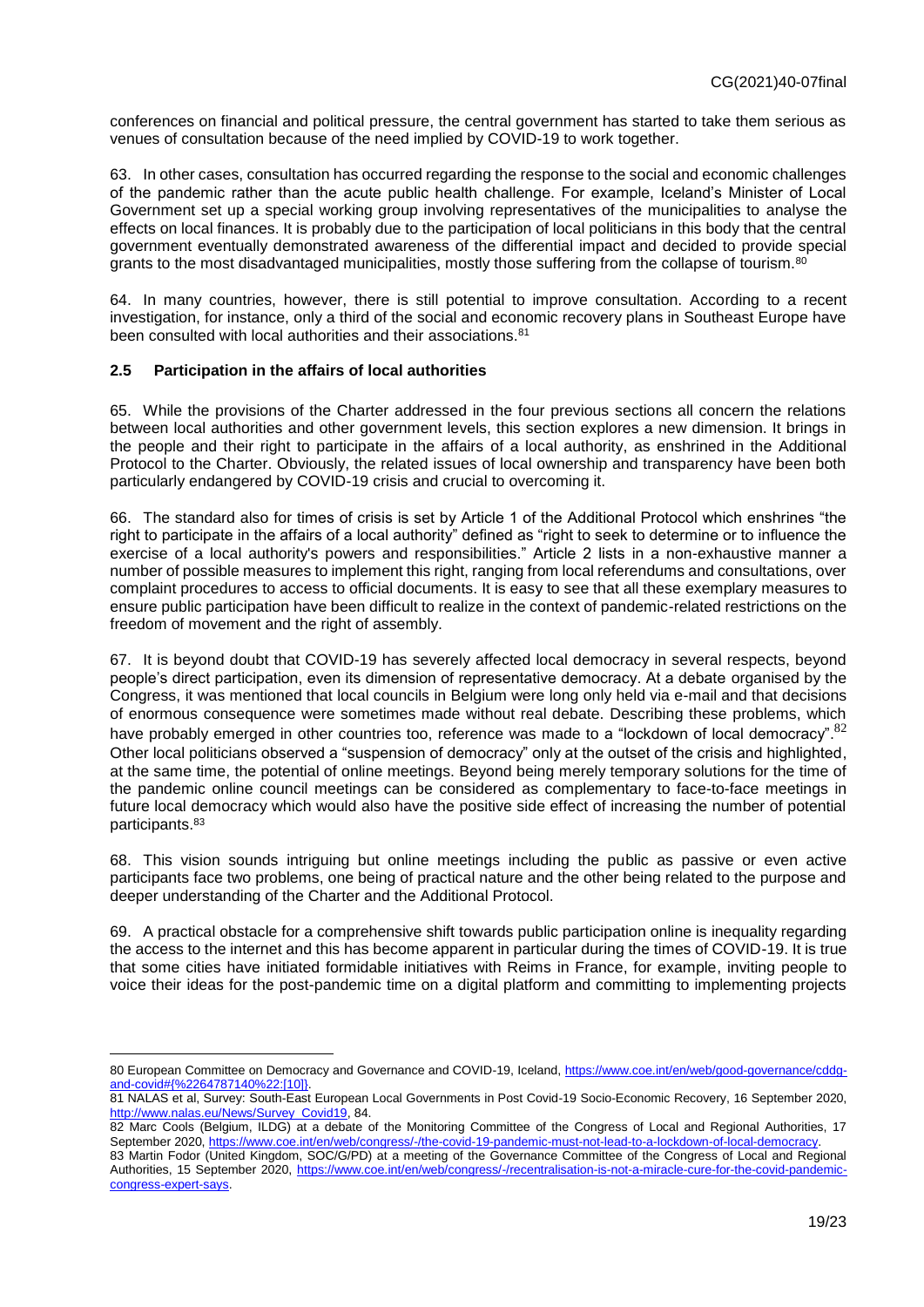approved by a popular vote.<sup>84</sup> But such initiatives are rather urban-specific and hard to imagine in other contexts. In Poland, for example, only around half of the households in villages have access to broadband internet.<sup>85</sup> which not only complicates online access to public services but also public participation. As low profitability and high costs of connecting peripheral areas still hamper digitalisation, this urban-rural digital divide is a more general issue that affects a number of European countries.

70. A second important issue concerns the Charter and the Additional Protocol. While opening up to various forms of online participation might indeed significantly strengthen people's right to local participation, a massive change in this direction also has implications for the very understanding of local self-government in Europe. Such a change towards virtual participation, if it included, for example, beyond the above-mentioned access to official documents also access to meetings,<sup>86</sup> might (and arguably should) revive a debate on the purpose of the Charter and Additional Protocol. Are they essentially about "rights of local governments in relations to central governments" thus excluding "any obligations, or commitments, of local governments towards their citizens"<sup>87</sup>? Or are they (also) about a relationship of rights and obligations between individuals and local authorities because, in the words of the Explanatory Report, "by adding rights of individuals to the possible substantive provisions of the Charter its role as a beacon for democracy can only be enhanced"?

## <span id="page-19-0"></span>**3. Recurring Issues of the Charter implementation revisited: Changes in the wake of COVID-19?**

71. The preceding sections have demonstrated the great extent to which Europe's local authorities have been at the frontline of the fight against the pandemic. A follow-up question is then whether and to what degree this new situation of local governments in a fundamentally changed reality has also changed the recurring issues which the monitoring of the implementation of the Charter has revealed over the years. In this respect, the Congress has drafted two documents that highlighted the most problematic of these recurring issues during the last decade.<sup>88</sup>

72. Regarding the scope of local self-government (Article 3 and 4), two main issues identified in these documents are the following: the limited conferral of genuine local government functions, which also impacts negatively on the quality of public services they can deliver, and the imprecise delimitation of the competences of different government levels resulting in overlaps.<sup>89</sup>

73. The impact of COVID-19 on the first issue seems ambiguous. On the one hand, local authorities have been granted or have taken over de facto a number of new functions in response to the above-mentioned public health, societal and economic challenges. This is in line with a demand of the Congress according to which "local authorities should not be limited to secondary tasks and routine duties" but also "elaborate and implement local public policies for the benefit of the local population."<sup>90</sup> On the other hand, the new competences have certainly often stretched to the limits the financial and administrative capacities of local governments and therefore complicated the provision of their "traditional" public services.

74. Another issue of particular relevance regarding the COVID-19 crisis are overlapping responsibilities, since "without clarity about which level is responsible for which function, neither higher level authorities nor

<sup>84</sup> Eurocities, Preliminary overview of city measures to mitigate the socio-economic impact of COVID-19, 1 July 2020, [http://nws.eurocities.eu/MediaShell/media/Overview\\_of\\_city\\_measures\\_to\\_mitigate\\_the\\_socio-economic\\_impact\\_of\\_COVID-](http://nws.eurocities.eu/MediaShell/media/Overview_of_city_measures_to_mitigate_the_socio-economic_impact_of_COVID-19_updated_1_July.pdf)[19\\_updated\\_1\\_July.pdf,](http://nws.eurocities.eu/MediaShell/media/Overview_of_city_measures_to_mitigate_the_socio-economic_impact_of_COVID-19_updated_1_July.pdf) 8.

<sup>85</sup> Polish Statistics Office, 'The Use of Information and Communication Technologies in Public Administration Units, Enterprises and<br>
Households in 2019' 1 June 2020. https://stat.gov.pl/obszary-tematyczne/nauka-i-technikaHouseholds in 2019', 1 June 2020, [https://stat.gov.pl/obszary-tematyczne/nauka-i-technika-spoleczenstwo](https://stat.gov.pl/obszary-tematyczne/nauka-i-technika-spoleczenstwo-informacyjne/spoleczenstwo-informacyjne/wykorzystanie-technologii-informacyjno-komunikacyjnych-w-jednostkach-administracji-publicznej-przedsiebiorstwach-i-gospodarstwach-domowych-w-2019-roku,3,18.html)[informacyjne/spoleczenstwo-informacyjne/wykorzystanie-technologii-informacyjno-komunikacyjnych-w-jednostkach-administracji](https://stat.gov.pl/obszary-tematyczne/nauka-i-technika-spoleczenstwo-informacyjne/spoleczenstwo-informacyjne/wykorzystanie-technologii-informacyjno-komunikacyjnych-w-jednostkach-administracji-publicznej-przedsiebiorstwach-i-gospodarstwach-domowych-w-2019-roku,3,18.html)[publicznej-przedsiebiorstwach-i-gospodarstwach-domowych-w-2019-roku,3,18.html.](https://stat.gov.pl/obszary-tematyczne/nauka-i-technika-spoleczenstwo-informacyjne/spoleczenstwo-informacyjne/wykorzystanie-technologii-informacyjno-komunikacyjnych-w-jednostkach-administracji-publicznej-przedsiebiorstwach-i-gospodarstwach-domowych-w-2019-roku,3,18.html)

<sup>86</sup> C Himsworth, The European Charter of Local Self-Government: A Treaty for Local Democracy (Edinburgh, Edinburgh University Press, 2015) 82-83.

<sup>87</sup> Jeremy Smith, Secretary General of the Council of European Municipalities and Regions (CEMR) on the occasion of the Charter's 20th anniversary in 2005, quoted in C Himsworth, The European Charter of Local Self-Government: A Treaty for Local Democracy (Edinburgh, Edinburgh University Press, 2015) 83.

<sup>88</sup> Congress of Local and Regional Authorities, Recurring issues based on assessments resulting from Congress monitoring and election observation missions (reference period 2010-2016), CG32(2017)19final, 28 March 2017; Congress of Local and Regional Authorities, Recurring issues based on assessments resulting from Congress monitoring of the European Charter of Local Self-Government and election observation missions (reference period 2017-2020), CG/MON(2021)03-prov, 24 June 2020.

<sup>89</sup> Congress of Local and Regional Authorities, Recurring issues based on assessments resulting from Congress monitoring and election observation missions (reference period 2010-2016), CG32(2017)19final, 28 March 2017, para 8.

<sup>90</sup> Congress of Local and Regional Authorities, Recurring issues based on assessments resulting from Congress monitoring of the European Charter of Local Self-Government and election observation missions (reference period 2017-2020), CG/MON(2021)03-prov, 24 June 2020, para 29.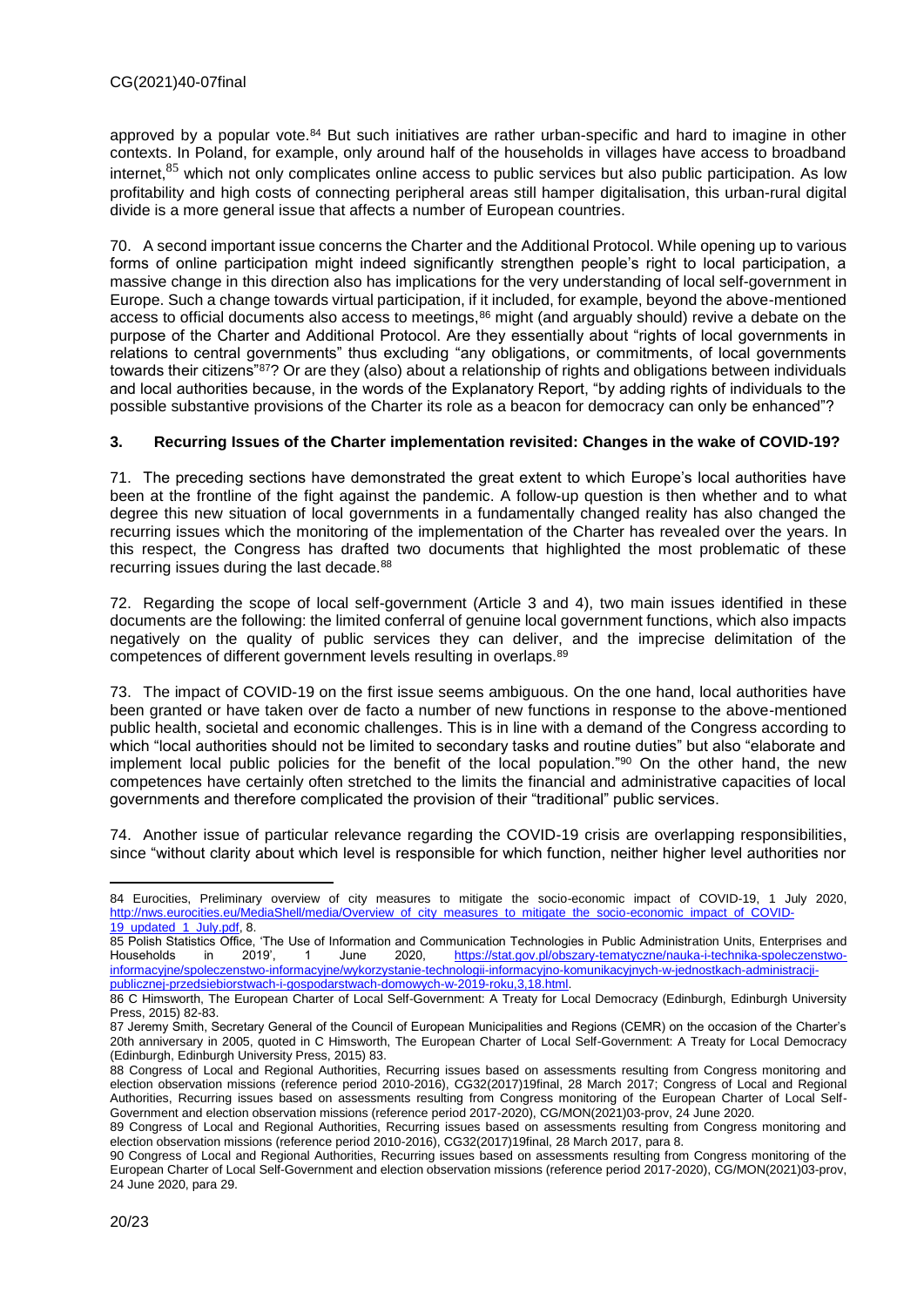citizens will know which actor to hold accountable."<sup>91</sup> Overlaps are indeed a very real problem with repercussions not only on accountability but also on efficiency. At the same time, they are in a world of complex governance challenges which require intergovernmental collaboration to some extent inevitable, which is also cautiously recognised by the Explanatory Report on Article 4(4) regarding full and exclusive powers.<sup>92</sup> It probably goes without saying that COVID-19 has been a quintessential complex governance challenge so that collaboration between governments is the order of the day.

75. As for administrative supervision (Article 8), the Congress often highlighted in its monitoring that oversight is excessive in law or in practice and therefore considerably limits the discretion of local authorities.<sup>93</sup> Therefore, supervision should always be proportional to the importance of the interests that it is intended to protect.<sup>94</sup> In a situation of major crisis like the pandemic, of course, higher government levels could easily argue that the vital importance of overcoming COVID-19 justifies tighter control. It must be borne in mind, however, that this is not an interest of one government that it must safeguard vis-à-vis others but a *common* interest of all which is best pursued together in a spirit of cooperation, not imposition.

76. When it comes to the supervisory authority the Explanatory Report states that Article 8 is about oversight carried out "by other levels of government", i.e. by central or regional governments. Yet, the contemporary comment by the Congress on this report ponders that "it might be considered to include administrative supervision exercised by other authorities, for instance the supervision of a municipality by a province, county or island authority."<sup>95</sup> Not least in light of COVID-19 this indeed appears to deserve consideration, as the just mentioned second-tier local authorities have actually often played a significant part in controlling municipalities. A case in point is the controversy regarding ordinances issued by municipalities of the island of Ischia in Italy which were nullified by the prefect as an organ of province within his supervisory powers under Italian local government law.

77. The third area highlighted in this report, i.e. financial resources of local authorities (Article 9), has raised a particularly high number of issues during the monitoring activities of the Congress. The many problems identified range from an over-centralized system of financing over a limited level of own income to the lack of transparent and predictable financial equalisation mechanisms.<sup>96</sup> The most general issue of the inadequacy of funds has of course been worsened in many cases during the pandemic due to the spending increase resulting from the above additional functions of local governments and decreased revenue in times of an economic downturn.

78. For genuine financial autonomy it is crucial, as the Congress emphasises, not only to have sufficient own resources but also to be free to determine expenditure priorities.<sup>97</sup> Evidently, the latter may be at odds with the desire of central and/or regional governments to define these priorities themselves by using conditional grants, particularly regarding policies that are so much exposed to public scrutiny and contested like the fight against the pandemic. With economic recovery packages being launched in many European countries, the issue of whether grants to municipalities for public investment are attached to excessively detailed conditions or allow them to define spending priorities is certainly an issue that merits close monitoring for years to come.

79. This leads to another topic concerning local finances which the Congress has identified as crucial for the implementation of the Charter, i.e. financial autonomy in the long run which is decisive for municipalities to engage in long-term planning.<sup>98</sup> Especially in times of a crisis and its aftermath such autonomy seems to

<sup>91</sup> Ibid, para 34.

<sup>92</sup> The Explanatory Report does not argue in favour of a rigid exclusivity rule but acknowledges that "most affairs have both local and national implications and responsibility for them … may even be shared between different levels of government."

<sup>93</sup> Congress of Local and Regional Authorities, Recurring issues based on assessments resulting from Congress monitoring and election observation missions (reference period 2010-2016), CG32(2017)19final, 28 March 2017, para 8.

<sup>94</sup> Congress of Local and Regional Authorities, Recurring issues based on assessments resulting from Congress monitoring of the European Charter of Local Self-Government and election observation missions (reference period 2017-2020), CG/MON(2021)03-prov, 24 June 2020, para 38.

<sup>95</sup> Ibid, para 123.

<sup>96</sup> Congress of Local and Regional Authorities, Recurring issues based on assessments resulting from Congress monitoring and election observation missions (reference period 2010-2016), CG32(2017)19final, 28 March 2017, para 6.

<sup>97</sup> Congress of Local and Regional Authorities, Recurring issues based on assessments resulting from Congress monitoring of the European Charter of Local Self-Government and election observation missions (reference period 2017-2020), CG/MON(2021)03-prov, 24 June 2020, para 9.

<sup>98</sup> Congress of Local and Regional Authorities, Recurring issues based on assessments resulting from Congress monitoring and election observation missions (reference period 2010-2016), CG32(2017)19final, 28 March 2017, para 7.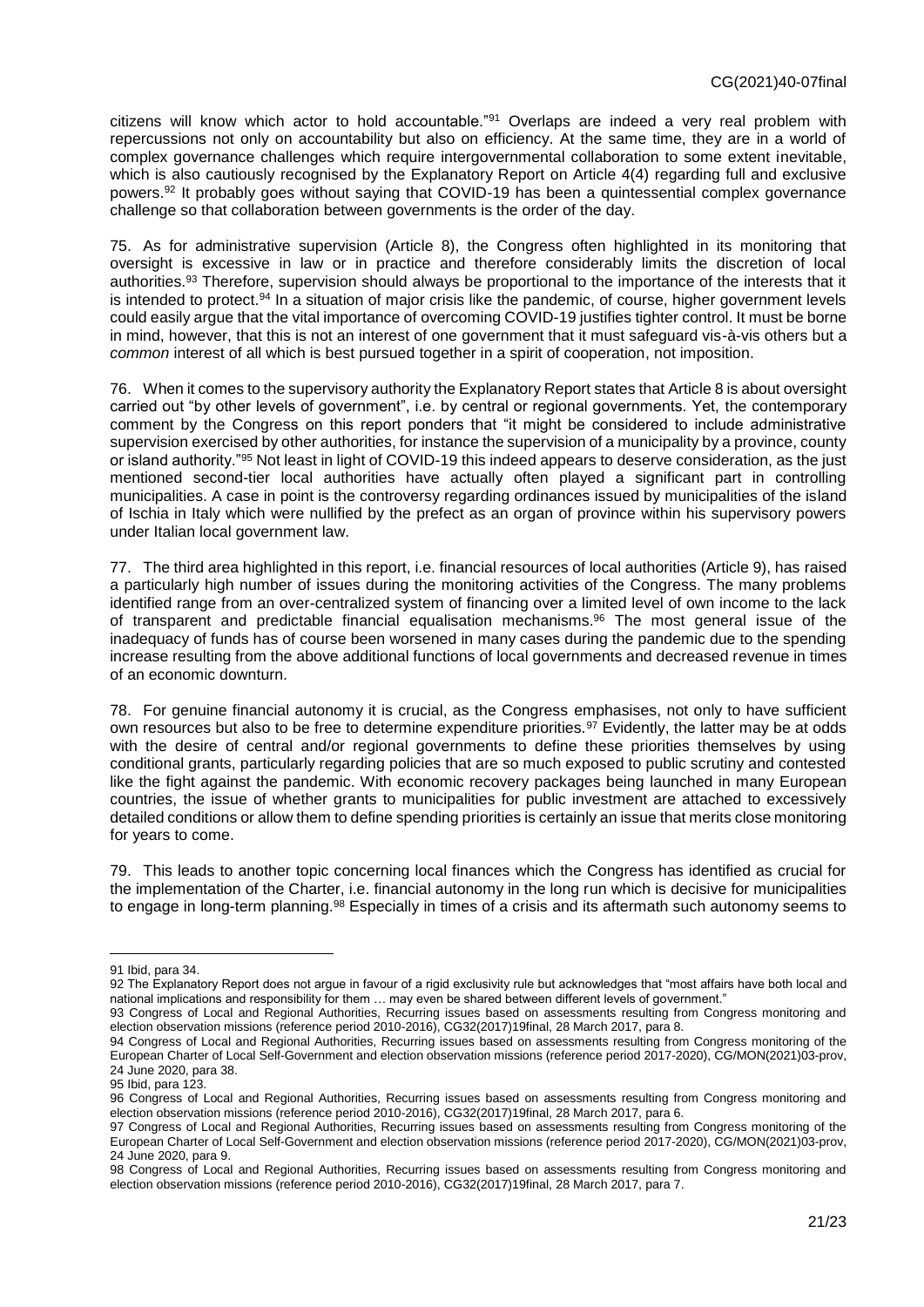be achievable only if sources of local incomes are "sufficiently diverse in nature to ensure resilience of local authorities to external economic factors".<sup>99</sup>

80. The fourth area addressed in this report, i.e. the consultation of local authorities, has been a similarly critical issue during monitoring issues even before the pandemic. The Congress mentioned as recurring issues specifically the widespread lack of appropriate consultation on local finance matters (Article  $9(6)$ ),  $100$ as well as the absence of formal mechanisms, their insufficient use or controversies about the means and (limited) time frame (Article  $4(6)$ ).<sup>101</sup> All these issues have without doubt even gained more importance in the context of COVID-19 politics in which meaningful consultation tends to be seen by many as antithetical to the imperative of speedy and efficient decision-making. It would be easy for central and regional governments to refer to statement in Article 4(6) that consultation take place only "insofar as possible" and thus brush aside in an extraordinary crisis requests from municipalities to be heard. Yet, this report does not paint an entirely negative picture but also reveals several examples of how local authorities have been included in mechanisms of acute crisis management. It will be key to ensure that they are also given opportunities to voice their interests concerning the recovery from the pandemic.

81. One specific issue linked to consultation has been recurring frequently during the monitoring of the Charter implementation, i.e. the role of local government associations. This deserves particular scrutiny since the Explanatory Report underlines that consultation can take place "directly with the authority or authorities concerned or indirectly through the medium of their associations where several authorities are concerned." COVID-19 and its aftermath are certainly issues that concern several authorities so that municipalities can only benefit from working together multilaterally in strong representative associations.

82. In terms of the right to participate in local affairs as the fifth area featured in the report, there seems to be no doubt that this merits particular attention in activities of the Congress in a mid- and long-term perspective. This report has pointed out that the new reality of the pandemic has not only complicated representative democracy at the local level. It also adversely affected practically all tools of public participation listed in Article 2 of the Additional Protocol, from consultations to access to official documents that are not easily available online. Nevertheless, there also lies an opportunity in certain changes triggered by COVID-19 such as digitalisation. Online democracy as a complementary tool to more traditional tools could be harnessed to increase transparency and participation in the local political process thereby also fostering people's feeling of ownership. In this light, it will, among other things, depend on European local authorities themselves and the Congress activities supporting them to make sure that the above-mentioned "lockdown of local democracy" or, for that matter, even a substantial diminishment of local democracy is avoided.

#### <span id="page-21-0"></span>**4. Recommendations to national, regional and local authorities**

83. This report aimed to take stock of the role played by European local authorities in managing the fallout from COVID-19 and to identify the main issues and challenges regarding the implementation of the Charter. In some respects, the pandemic has confronted municipalities with entirely new challenges that were hard to imagine in previous times. In other respects, it has rather aggravated issues that the Congress and other organizations had repeatedly addressed for a long time. Put differently, COVID-19 has put "a magnifying glass on the many shortcomings we were already aware of, such as the need to preserve public service provision and, particularly, the health care for citizens, the need to reduce the digital divide particularly for child education and to facilitate teleworking, the urgency to ensure adequate housing and basic services for the more vulnerable population and to secure livelihoods."<sup>102</sup>

84. In light of the above, the following policy actions are recommended to local, regional and national authorities of the member States:

<sup>99</sup> Congress of Local and Regional Authorities, Recurring issues based on assessments resulting from Congress monitoring of the European Charter of Local Self-Government and election observation missions (reference period 2017-2020), CG/MON(2021)03-prov, 24 June 2020, para 9.

<sup>100</sup> Congress of Local and Regional Authorities, Recurring issues based on assessments resulting from Congress monitoring and election observation missions (reference period 2010-2016), CG32(2017)19final, 28 March 2017, para 6. 101 Ibid, para 11.

<sup>102</sup> United Cities and Local Governments, Decalogue for the post COVID-19 era, 21 April 2020, [https://www.uclg.org/sites/default/files/decalogue\\_for\\_the\\_post\\_covid-19\\_era.pdf,](https://www.uclg.org/sites/default/files/decalogue_for_the_post_covid-19_era.pdf) 2.